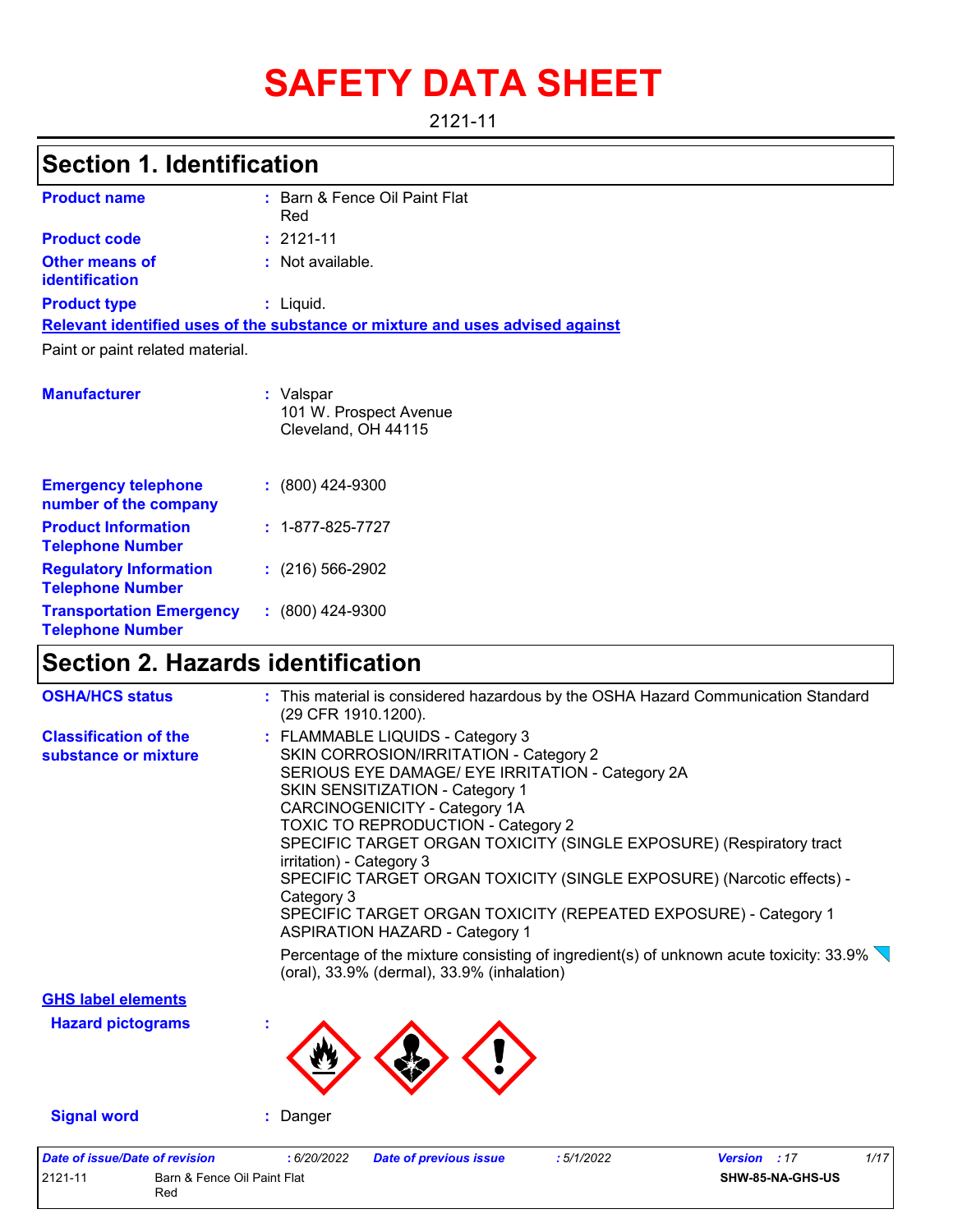# **Section 2. Hazards identification**

| <b>Hazard statements</b>                          | : Flammable liquid and vapor.<br>May be fatal if swallowed and enters airways.<br>Causes skin irritation.<br>May cause an allergic skin reaction.<br>Causes serious eye irritation.<br>May cause respiratory irritation.<br>May cause drowsiness or dizziness.<br>May cause cancer.<br>Suspected of damaging fertility or the unborn child.<br>Causes damage to organs through prolonged or repeated exposure.                                                                                                                                                                                                                                                                                                                                                                                                                                                                                                                           |
|---------------------------------------------------|------------------------------------------------------------------------------------------------------------------------------------------------------------------------------------------------------------------------------------------------------------------------------------------------------------------------------------------------------------------------------------------------------------------------------------------------------------------------------------------------------------------------------------------------------------------------------------------------------------------------------------------------------------------------------------------------------------------------------------------------------------------------------------------------------------------------------------------------------------------------------------------------------------------------------------------|
| <b>Precautionary statements</b>                   |                                                                                                                                                                                                                                                                                                                                                                                                                                                                                                                                                                                                                                                                                                                                                                                                                                                                                                                                          |
| <b>General</b>                                    | : Read label before use. Keep out of reach of children. If medical advice is needed,<br>have product container or label at hand.                                                                                                                                                                                                                                                                                                                                                                                                                                                                                                                                                                                                                                                                                                                                                                                                         |
| <b>Prevention</b>                                 | : Obtain special instructions before use. Do not handle until all safety precautions have<br>been read and understood. Wear protective gloves, protective clothing and eye or face<br>protection. Keep away from heat, hot surfaces, sparks, open flames and other ignition<br>sources. No smoking. Use explosion-proof electrical, ventilating or lighting equipment.<br>Use non-sparking tools. Take action to prevent static discharges. Use only outdoors or<br>in a well-ventilated area. Do not breathe vapor. Do not eat, drink or smoke when using<br>this product. Wash thoroughly after handling. Contaminated work clothing must not be<br>allowed out of the workplace.                                                                                                                                                                                                                                                      |
| <b>Response</b>                                   | : IF exposed or concerned: Get medical advice or attention. IF INHALED: Remove<br>person to fresh air and keep comfortable for breathing. Call a POISON CENTER or<br>doctor if you feel unwell. IF SWALLOWED: Immediately call a POISON CENTER or<br>doctor. Do NOT induce vomiting. IF ON SKIN (or hair): Take off immediately all<br>contaminated clothing. Rinse skin with water. Wash contaminated clothing before<br>reuse. IF ON SKIN: Wash with plenty of water. If skin irritation or rash occurs: Get<br>medical advice or attention. IF IN EYES: Rinse cautiously with water for several<br>minutes. Remove contact lenses, if present and easy to do. Continue rinsing. If eye<br>irritation persists: Get medical advice or attention.                                                                                                                                                                                       |
| <b>Storage</b>                                    | : Store locked up. Store in a well-ventilated place. Keep container tightly closed. Keep<br>cool.                                                                                                                                                                                                                                                                                                                                                                                                                                                                                                                                                                                                                                                                                                                                                                                                                                        |
| <b>Disposal</b>                                   | : Dispose of contents and container in accordance with all local, regional, national and<br>international regulations.                                                                                                                                                                                                                                                                                                                                                                                                                                                                                                                                                                                                                                                                                                                                                                                                                   |
| <b>Supplemental label</b><br>elements             | DELAYED EFFECTS FROM LONG TERM OVEREXPOSURE. Contains solvents which<br>can cause permanent brain and nervous system damage. Intentional misuse by<br>deliberately concentrating and inhaling the contents can be harmful or fatal. WARNING:<br>This product contains chemicals known to the State of California to cause cancer and<br>birth defects or other reproductive harm. Adequate ventilation required when sanding or<br>abrading the dried film. If Adequate ventilation cannot be provided wear an approved<br>particulate respirator (NIOSH approved). Follow respirator manufacturer's directions for<br>respirator use. DELAYED EFFECTS FROM LONG TERM OVEREXPOSURE. Abrading<br>or sanding of the dry film may release Crystalline Silica which has been shown to cause<br>lung damage and cancer under long term exposure.<br>Please refer to the SDS for additional information. Keep out of reach of children. Do not |
|                                                   | transfer contents to other containers for storage.                                                                                                                                                                                                                                                                                                                                                                                                                                                                                                                                                                                                                                                                                                                                                                                                                                                                                       |
| <b>Hazards not otherwise</b><br><b>classified</b> | : DANGER: Rags, steel wool, other waste soaked with this product, and sanding residue<br>may spontaneously catch fire if improperly discarded. Immediately place rags, steel<br>wool, other waste soaked with this product, and sanding residue in a sealed, water-filled,<br>metal container. Dispose of in accordance with local fire regulations.                                                                                                                                                                                                                                                                                                                                                                                                                                                                                                                                                                                     |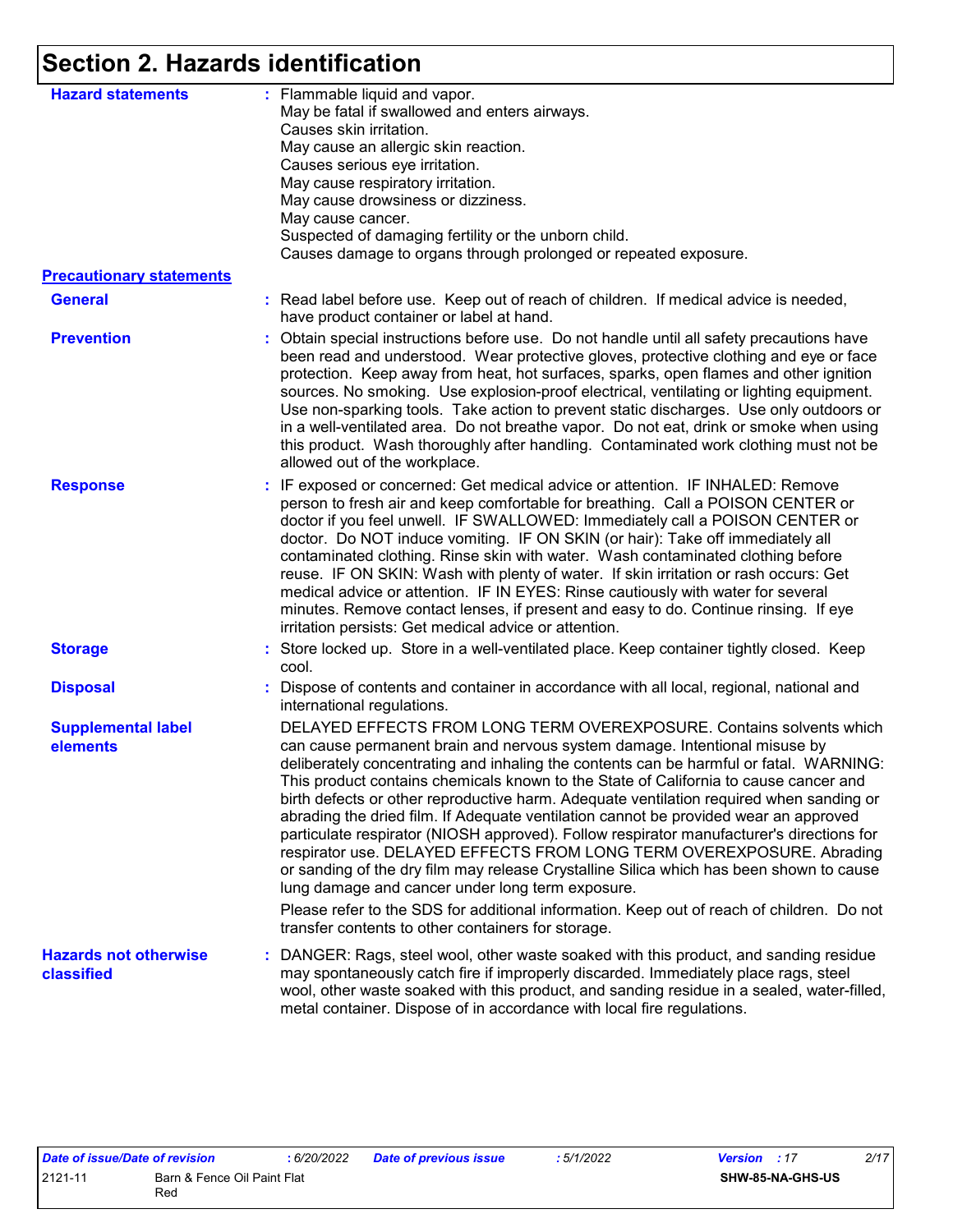### **Section 3. Composition/information on ingredients**

#### **Substance/mixture**

- **:** Mixture
- **Other means of identification**
- - **:** Not available.

#### **CAS number/other identifiers**

| <b>Ingredient name</b>                | % by weight | <b>CAS number</b>                  |
|---------------------------------------|-------------|------------------------------------|
| Calcium Carbonate                     | 210 - ≤25   | $\leq$ $\blacksquare$<br>1317-65-3 |
| Light Aliphatic Hydrocarbon           | 210 - ≤25   | 64742-47-8                         |
| <b>Heavy Aliphatic Solvent</b>        | ≤10         | 64742-47-8                         |
| <b>Iron Oxide</b>                     | l≤10        | 1309-37-1                          |
| Crystalline Silica, respirable powder | ≤10         | 14808-60-7                         |
| <b>Light Aromatic Hydrocarbons</b>    | <1          | 64742-95-6                         |
| Zirconium 2-Ethylhexanoate            | l≤0.3       | 22464-99-9                         |
| Methyl Ethyl Ketoxime                 | l≤0.3       | 96-29-7                            |
| trimethylbenzene                      | $\leq$ 0.3  | 25551-13-7                         |
| 1,2,4-Trimethylbenzene                | l≤0.3       | 95-63-6                            |
| Light Aliphatic Hydrocarbon           | ≤0.3        | 64742-47-8                         |
| Hydrotreated Heavy Petroleum Naphtha  | ≤0.3        | 64742-48-9                         |

Any concentration shown as a range is to protect confidentiality or is due to batch variation.

**There are no additional ingredients present which, within the current knowledge of the supplier and in the concentrations applicable, are classified and hence require reporting in this section.**

**Occupational exposure limits, if available, are listed in Section 8.**

### **Section 4. First aid measures**

#### **Description of necessary first aid measures**

| <b>Eye contact</b>  | : Immediately flush eyes with plenty of water, occasionally lifting the upper and lower<br>eyelids. Check for and remove any contact lenses. Continue to rinse for at least 10<br>minutes. Get medical attention.                                                                                                                                                                                                                                                                                                                                                                                                                                                                                                                                       |
|---------------------|---------------------------------------------------------------------------------------------------------------------------------------------------------------------------------------------------------------------------------------------------------------------------------------------------------------------------------------------------------------------------------------------------------------------------------------------------------------------------------------------------------------------------------------------------------------------------------------------------------------------------------------------------------------------------------------------------------------------------------------------------------|
| <b>Inhalation</b>   | : Remove victim to fresh air and keep at rest in a position comfortable for breathing. If it<br>is suspected that fumes are still present, the rescuer should wear an appropriate mask<br>or self-contained breathing apparatus. If not breathing, if breathing is irregular or if<br>respiratory arrest occurs, provide artificial respiration or oxygen by trained personnel. It<br>may be dangerous to the person providing aid to give mouth-to-mouth resuscitation.<br>Get medical attention. If necessary, call a poison center or physician. If unconscious,<br>place in recovery position and get medical attention immediately. Maintain an open<br>airway. Loosen tight clothing such as a collar, tie, belt or waistband.                    |
| <b>Skin contact</b> | : Wash with plenty of soap and water. Remove contaminated clothing and shoes. Wash<br>contaminated clothing thoroughly with water before removing it, or wear gloves.<br>Continue to rinse for at least 10 minutes. Get medical attention. In the event of any<br>complaints or symptoms, avoid further exposure. Wash clothing before reuse. Clean<br>shoes thoroughly before reuse.                                                                                                                                                                                                                                                                                                                                                                   |
| <b>Ingestion</b>    | : Get medical attention immediately. Call a poison center or physician. Wash out mouth<br>with water. Remove dentures if any. If material has been swallowed and the exposed<br>person is conscious, give small quantities of water to drink. Stop if the exposed person<br>feels sick as vomiting may be dangerous. Aspiration hazard if swallowed. Can enter<br>lungs and cause damage. Do not induce vomiting. If vomiting occurs, the head should<br>be kept low so that vomit does not enter the lungs. Never give anything by mouth to an<br>unconscious person. If unconscious, place in recovery position and get medical<br>attention immediately. Maintain an open airway. Loosen tight clothing such as a collar,<br>tie, belt or waistband. |

#### **Most important symptoms/effects, acute and delayed Potential acute health effects**

| Date of issue/Date of revision |                                    | : 6/20/2022 | <b>Date of previous issue</b> | : 5/1/2022 | <b>Version</b> : 17 |                         | 3/17 |
|--------------------------------|------------------------------------|-------------|-------------------------------|------------|---------------------|-------------------------|------|
| 2121-11                        | Barn & Fence Oil Paint Flat<br>Red |             |                               |            |                     | <b>SHW-85-NA-GHS-US</b> |      |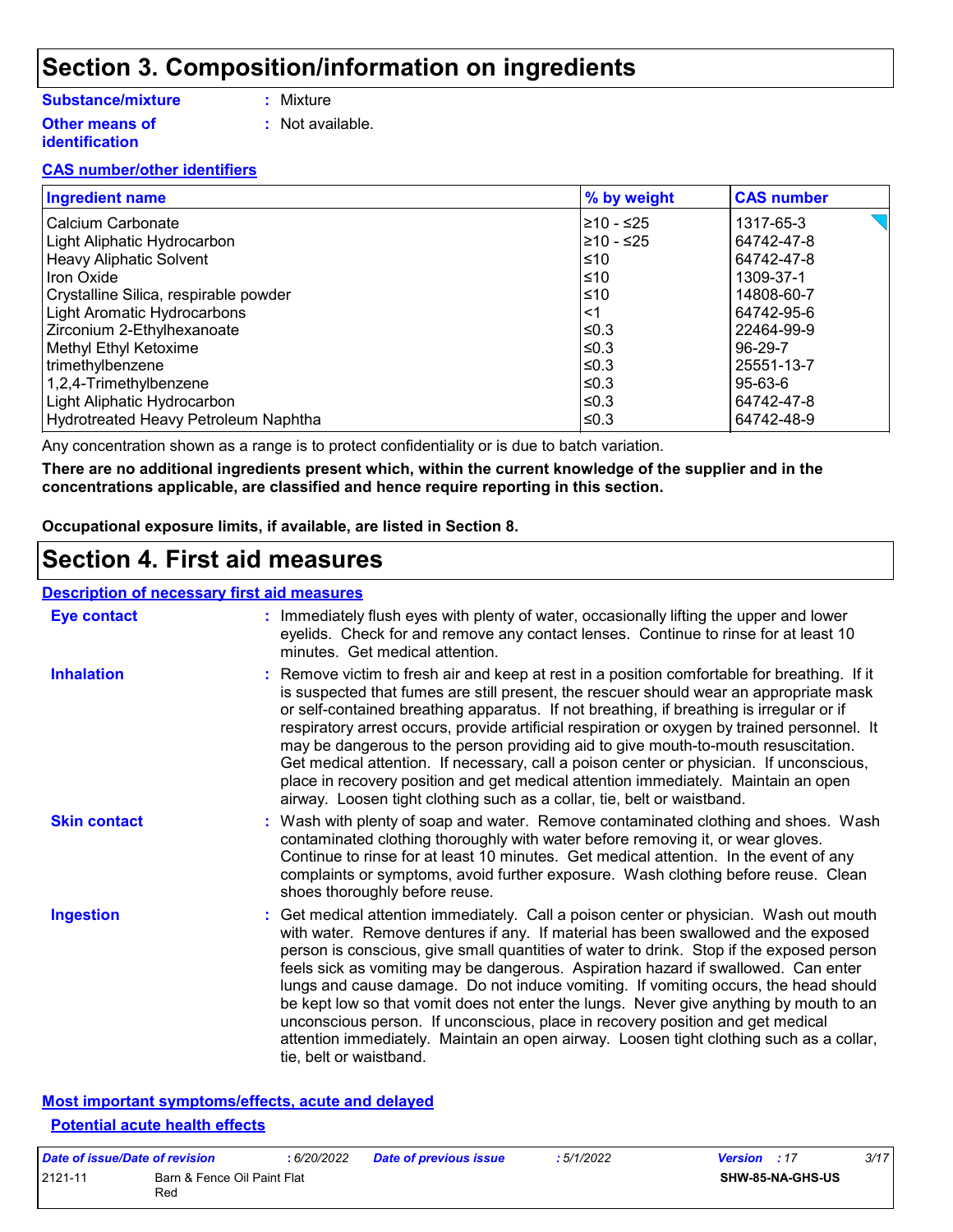# **Section 4. First aid measures**

| <b>Eye contact</b>                | : Causes serious eye irritation.                                                                                                                                                                                                                                                                                                                                                                                |
|-----------------------------------|-----------------------------------------------------------------------------------------------------------------------------------------------------------------------------------------------------------------------------------------------------------------------------------------------------------------------------------------------------------------------------------------------------------------|
| <b>Inhalation</b>                 | : Can cause central nervous system (CNS) depression. May cause drowsiness or<br>dizziness. May cause respiratory irritation.                                                                                                                                                                                                                                                                                    |
| <b>Skin contact</b>               | : Causes skin irritation. May cause an allergic skin reaction.                                                                                                                                                                                                                                                                                                                                                  |
| <b>Ingestion</b>                  | : Can cause central nervous system (CNS) depression. May be fatal if swallowed and<br>enters airways.                                                                                                                                                                                                                                                                                                           |
| Over-exposure signs/symptoms      |                                                                                                                                                                                                                                                                                                                                                                                                                 |
| <b>Eye contact</b>                | : Adverse symptoms may include the following:<br>pain or irritation<br>watering<br>redness                                                                                                                                                                                                                                                                                                                      |
| <b>Inhalation</b>                 | : Adverse symptoms may include the following:<br>respiratory tract irritation<br>coughing<br>nausea or vomiting<br>headache<br>drowsiness/fatigue<br>dizziness/vertigo<br>unconsciousness<br>reduced fetal weight<br>increase in fetal deaths<br>skeletal malformations                                                                                                                                         |
| <b>Skin contact</b>               | : Adverse symptoms may include the following:<br>irritation<br>redness<br>reduced fetal weight<br>increase in fetal deaths<br>skeletal malformations                                                                                                                                                                                                                                                            |
| <b>Ingestion</b>                  | : Adverse symptoms may include the following:<br>nausea or vomiting<br>reduced fetal weight<br>increase in fetal deaths<br>skeletal malformations                                                                                                                                                                                                                                                               |
|                                   | <u>Indication of immediate medical attention and special treatment needed, if necessary</u>                                                                                                                                                                                                                                                                                                                     |
| <b>Notes to physician</b>         | : Treat symptomatically. Contact poison treatment specialist immediately if large<br>quantities have been ingested or inhaled.                                                                                                                                                                                                                                                                                  |
| <b>Specific treatments</b>        | : No specific treatment.                                                                                                                                                                                                                                                                                                                                                                                        |
| <b>Protection of first-aiders</b> | : No action shall be taken involving any personal risk or without suitable training. If it is<br>suspected that fumes are still present, the rescuer should wear an appropriate mask or<br>self-contained breathing apparatus. It may be dangerous to the person providing aid to<br>give mouth-to-mouth resuscitation. Wash contaminated clothing thoroughly with water<br>before removing it, or wear gloves. |

**See toxicological information (Section 11)**

## **Section 5. Fire-fighting measures**

| <b>Extinguishing media</b>             |                                                        |
|----------------------------------------|--------------------------------------------------------|
| <b>Suitable extinguishing</b><br>media | : Use dry chemical, $CO2$ , water spray (fog) or foam. |
| Unsuitable extinguishing<br>media      | : Do not use water jet.                                |

| Date of issue/Date of revision                |  | 6/20/2022 | <b>Date of previous issue</b> | :5/1/2022               | 4/17<br><b>Version</b> : 17 |
|-----------------------------------------------|--|-----------|-------------------------------|-------------------------|-----------------------------|
| 2121-11<br>Barn & Fence Oil Paint Flat<br>Red |  |           |                               | <b>SHW-85-NA-GHS-US</b> |                             |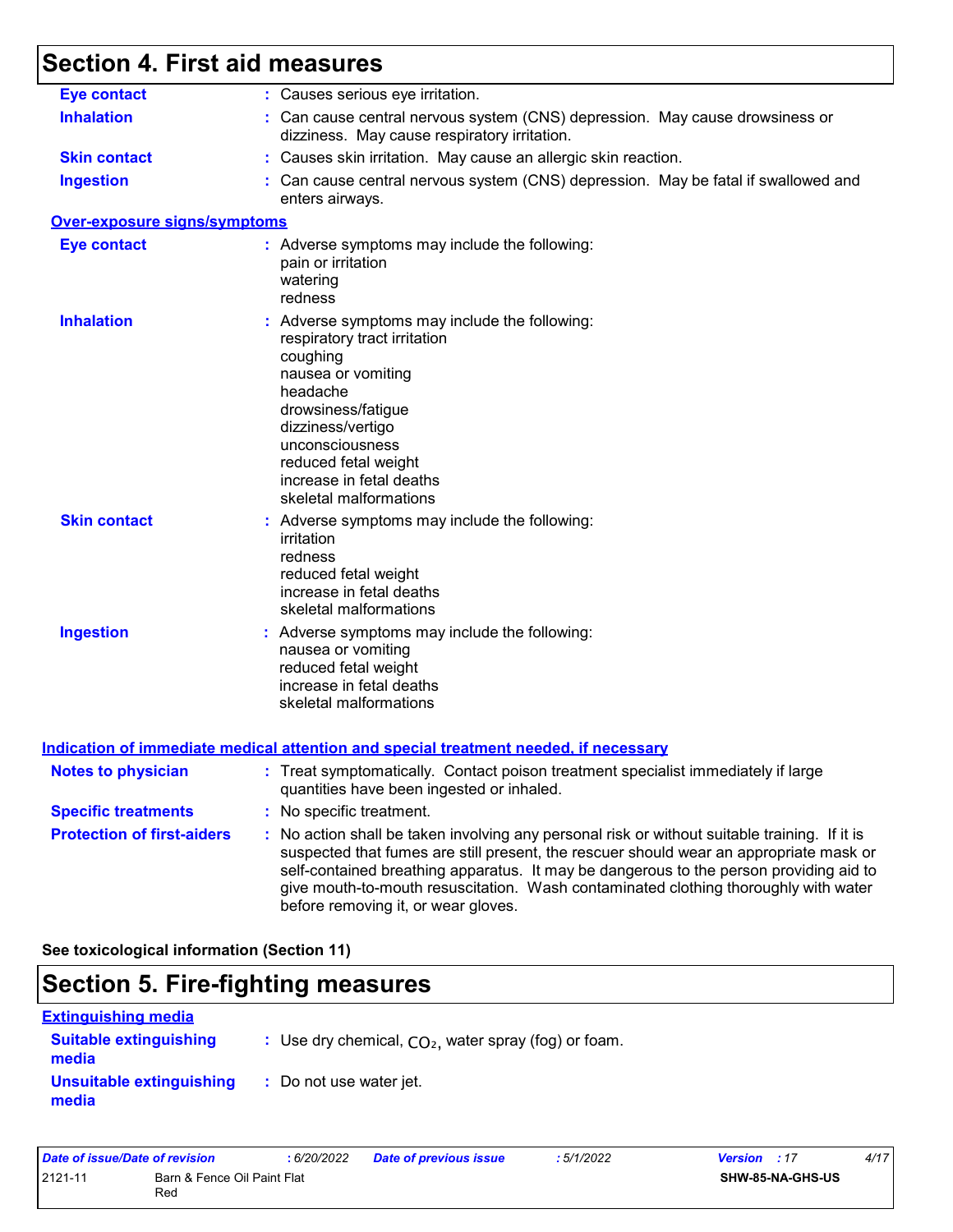# **Section 5. Fire-fighting measures**

| <b>Specific hazards arising</b><br>from the chemical     | : Flammable liquid and vapor. Runoff to sewer may create fire or explosion hazard. In a<br>fire or if heated, a pressure increase will occur and the container may burst, with the risk<br>of a subsequent explosion. The vapor/gas is heavier than air and will spread along the<br>ground. Vapors may accumulate in low or confined areas or travel a considerable<br>distance to a source of ignition and flash back. |
|----------------------------------------------------------|--------------------------------------------------------------------------------------------------------------------------------------------------------------------------------------------------------------------------------------------------------------------------------------------------------------------------------------------------------------------------------------------------------------------------|
| <b>Hazardous thermal</b><br>decomposition products       | : Decomposition products may include the following materials:<br>carbon dioxide<br>carbon monoxide<br>metal oxide/oxides                                                                                                                                                                                                                                                                                                 |
| <b>Special protective actions</b><br>for fire-fighters   | : Promptly isolate the scene by removing all persons from the vicinity of the incident if<br>there is a fire. No action shall be taken involving any personal risk or without suitable<br>training. Move containers from fire area if this can be done without risk. Use water<br>spray to keep fire-exposed containers cool.                                                                                            |
| <b>Special protective</b><br>equipment for fire-fighters | : Fire-fighters should wear appropriate protective equipment and self-contained breathing<br>apparatus (SCBA) with a full face-piece operated in positive pressure mode.                                                                                                                                                                                                                                                 |

# **Section 6. Accidental release measures**

#### **Personal precautions, protective equipment and emergency procedures**

| For non-emergency<br>personnel                               | : No action shall be taken involving any personal risk or without suitable training.<br>Evacuate surrounding areas. Keep unnecessary and unprotected personnel from<br>entering. Do not touch or walk through spilled material. Shut off all ignition sources.<br>No flares, smoking or flames in hazard area. Avoid breathing vapor or mist. Provide<br>adequate ventilation. Wear appropriate respirator when ventilation is inadequate. Put<br>on appropriate personal protective equipment.                                                                                                                                                                                                                                                                      |  |
|--------------------------------------------------------------|----------------------------------------------------------------------------------------------------------------------------------------------------------------------------------------------------------------------------------------------------------------------------------------------------------------------------------------------------------------------------------------------------------------------------------------------------------------------------------------------------------------------------------------------------------------------------------------------------------------------------------------------------------------------------------------------------------------------------------------------------------------------|--|
| For emergency responders                                     | : If specialized clothing is required to deal with the spillage, take note of any information in<br>Section 8 on suitable and unsuitable materials. See also the information in "For non-<br>emergency personnel".                                                                                                                                                                                                                                                                                                                                                                                                                                                                                                                                                   |  |
| <b>Environmental precautions</b>                             | : Avoid dispersal of spilled material and runoff and contact with soil, waterways, drains<br>and sewers. Inform the relevant authorities if the product has caused environmental<br>pollution (sewers, waterways, soil or air).                                                                                                                                                                                                                                                                                                                                                                                                                                                                                                                                      |  |
| <b>Methods and materials for containment and cleaning up</b> |                                                                                                                                                                                                                                                                                                                                                                                                                                                                                                                                                                                                                                                                                                                                                                      |  |
| <b>Small spill</b>                                           | : Stop leak if without risk. Move containers from spill area. Use spark-proof tools and<br>explosion-proof equipment. Dilute with water and mop up if water-soluble. Alternatively,<br>or if water-insoluble, absorb with an inert dry material and place in an appropriate waste<br>disposal container. Dispose of via a licensed waste disposal contractor.                                                                                                                                                                                                                                                                                                                                                                                                        |  |
| <b>Large spill</b>                                           | : Stop leak if without risk. Move containers from spill area. Use spark-proof tools and<br>explosion-proof equipment. Approach release from upwind. Prevent entry into sewers,<br>water courses, basements or confined areas. Wash spillages into an effluent treatment<br>plant or proceed as follows. Contain and collect spillage with non-combustible,<br>absorbent material e.g. sand, earth, vermiculite or diatomaceous earth and place in<br>container for disposal according to local regulations (see Section 13). Dispose of via a<br>licensed waste disposal contractor. Contaminated absorbent material may pose the<br>same hazard as the spilled product. Note: see Section 1 for emergency contact<br>information and Section 13 for waste disposal. |  |

| Date of issue/Date of revision |                             | : 6/20/2022 | <b>Date of previous issue</b> | 5/1/2022 | <b>Version</b> : 17 | 5/17 |
|--------------------------------|-----------------------------|-------------|-------------------------------|----------|---------------------|------|
| 2121-11                        | Barn & Fence Oil Paint Flat |             |                               |          | SHW-85-NA-GHS-US    |      |
|                                | Rec                         |             |                               |          |                     |      |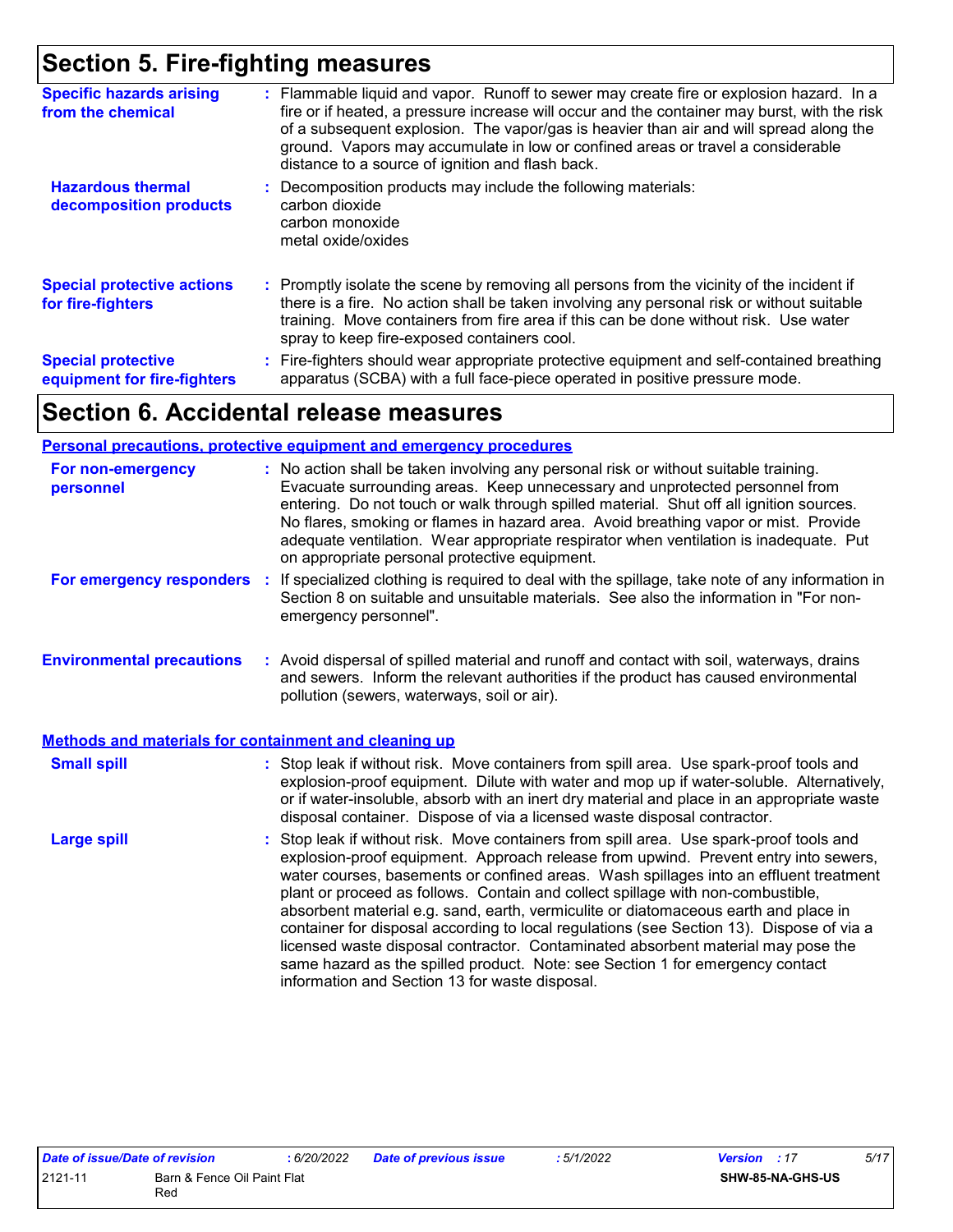# **Section 7. Handling and storage**

| <b>Precautions for safe handling</b>                                      |                                                                                                                                                                                                                                                                                                                                                                                                                                                                                                                                                                                                                                                                                                                                                                                                                                                                                                                                                                                                                                                                                                                                                                      |
|---------------------------------------------------------------------------|----------------------------------------------------------------------------------------------------------------------------------------------------------------------------------------------------------------------------------------------------------------------------------------------------------------------------------------------------------------------------------------------------------------------------------------------------------------------------------------------------------------------------------------------------------------------------------------------------------------------------------------------------------------------------------------------------------------------------------------------------------------------------------------------------------------------------------------------------------------------------------------------------------------------------------------------------------------------------------------------------------------------------------------------------------------------------------------------------------------------------------------------------------------------|
| <b>Protective measures</b>                                                | : Put on appropriate personal protective equipment (see Section 8). Persons with a<br>history of skin sensitization problems should not be employed in any process in which<br>this product is used. Avoid exposure - obtain special instructions before use. Avoid<br>exposure during pregnancy. Do not handle until all safety precautions have been read<br>and understood. Do not get in eyes or on skin or clothing. Do not breathe vapor or mist.<br>Do not swallow. Use only with adequate ventilation. Wear appropriate respirator when<br>ventilation is inadequate. Do not enter storage areas and confined spaces unless<br>adequately ventilated. Keep in the original container or an approved alternative made<br>from a compatible material, kept tightly closed when not in use. Store and use away<br>from heat, sparks, open flame or any other ignition source. Use explosion-proof<br>electrical (ventilating, lighting and material handling) equipment. Use only non-sparking<br>tools. Take precautionary measures against electrostatic discharges. Empty containers<br>retain product residue and can be hazardous. Do not reuse container. |
| <b>Advice on general</b><br>occupational hygiene                          | : Eating, drinking and smoking should be prohibited in areas where this material is<br>handled, stored and processed. Workers should wash hands and face before eating,<br>drinking and smoking. Remove contaminated clothing and protective equipment before<br>entering eating areas. See also Section 8 for additional information on hygiene<br>measures.                                                                                                                                                                                                                                                                                                                                                                                                                                                                                                                                                                                                                                                                                                                                                                                                        |
| <b>Conditions for safe storage,</b><br>including any<br>incompatibilities | : Store in accordance with local regulations. Store in a segregated and approved area.<br>Store in original container protected from direct sunlight in a dry, cool and well-ventilated<br>area, away from incompatible materials (see Section 10) and food and drink. Store<br>locked up. Eliminate all ignition sources. Separate from oxidizing materials. Keep<br>container tightly closed and sealed until ready for use. Containers that have been<br>opened must be carefully resealed and kept upright to prevent leakage. Do not store in<br>unlabeled containers. Use appropriate containment to avoid environmental<br>contamination. See Section 10 for incompatible materials before handling or use.                                                                                                                                                                                                                                                                                                                                                                                                                                                   |

# **Section 8. Exposure controls/personal protection**

#### **Control parameters**

#### **Occupational exposure limits (OSHA United States)**

| <b>Ingredient name</b>                        | CAS#                          | <b>Exposure limits</b>                                                                                                                                                                                                                                                                                                  |
|-----------------------------------------------|-------------------------------|-------------------------------------------------------------------------------------------------------------------------------------------------------------------------------------------------------------------------------------------------------------------------------------------------------------------------|
| Calcium Carbonate                             | 1317-65-3                     | OSHA PEL (United States, 5/2018).<br>TWA: 5 mg/m <sup>3</sup> 8 hours. Form: Respirable<br>fraction<br>TWA: 15 mg/m <sup>3</sup> 8 hours. Form: Total dust<br>NIOSH REL (United States, 10/2020).<br>TWA: 5 mg/m <sup>3</sup> 10 hours. Form: Respirable<br>fraction<br>TWA: 10 mg/m <sup>3</sup> 10 hours. Form: Total |
| Light Aliphatic Hydrocarbon                   | 64742-47-8                    | ACGIH TLV (United States, 1/2021).<br>Absorbed through skin.<br>TWA: 200 mg/m <sup>3</sup> , (as total hydrocarbon<br>vapor) 8 hours.                                                                                                                                                                                   |
| <b>Heavy Aliphatic Solvent</b>                | 64742-47-8                    | ACGIH TLV (United States, 1/2021).<br>Absorbed through skin.<br>TWA: 200 mg/m <sup>3</sup> , (as total hydrocarbon<br>vapor) 8 hours.                                                                                                                                                                                   |
| Iron Oxide                                    | 1309-37-1                     | NIOSH REL (United States, 10/2020).<br>TWA: 5 mg/m <sup>3</sup> , (as Fe) 10 hours. Form: Dust<br>and fumes<br>OSHA PEL (United States, 5/2018).<br>TWA: 10 mg/m <sup>3</sup> 8 hours. Form: Fume<br>TWA: 5 mg/m <sup>3</sup> 8 hours. Form: Respirable                                                                 |
| Date of issue/Date of revision<br>: 6/20/2022 | <b>Date of previous issue</b> | 6/17<br>:5/1/2022<br>Version : 17                                                                                                                                                                                                                                                                                       |
| 2121-11<br>Barn & Fence Oil Paint Flat<br>Red |                               | SHW-85-NA-GHS-US                                                                                                                                                                                                                                                                                                        |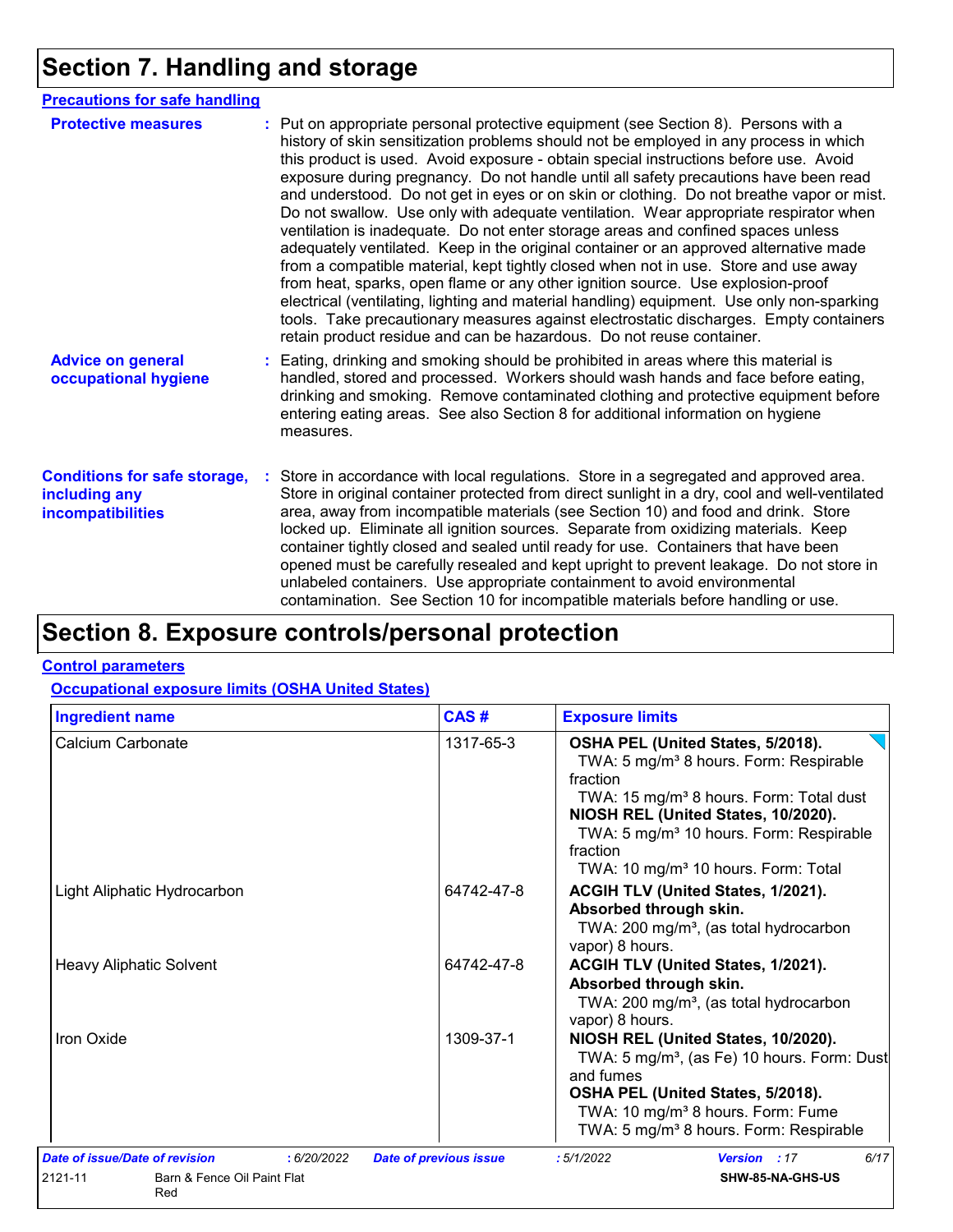|                                                           |                          | fraction<br>TWA: 15 mg/m <sup>3</sup> 8 hours. Form: Total dust<br>ACGIH TLV (United States, 1/2021).<br>TWA: 5 mg/m <sup>3</sup> 8 hours. Form: Respirable<br>fraction                                                                                                                                                                                                                                                                                                                        |
|-----------------------------------------------------------|--------------------------|------------------------------------------------------------------------------------------------------------------------------------------------------------------------------------------------------------------------------------------------------------------------------------------------------------------------------------------------------------------------------------------------------------------------------------------------------------------------------------------------|
| Crystalline Silica, respirable powder                     | 14808-60-7               | OSHA PEL Z3 (United States, 6/2016).<br>TWA: 250 mppcf / (%SiO2+5) 8 hours. Form:<br>Respirable<br>TWA: 10 mg/m <sup>3</sup> / (%SiO2+2) 8 hours. Form:<br>Respirable<br>OSHA PEL (United States, 5/2018).<br>TWA: 50 µg/m <sup>3</sup> 8 hours. Form: Respirable<br>dust<br>ACGIH TLV (United States, 1/2021).<br>TWA: 0.025 mg/m <sup>3</sup> 8 hours. Form:<br>Respirable fraction<br>NIOSH REL (United States, 10/2020).<br>TWA: 0.05 mg/m <sup>3</sup> 10 hours. Form: respirable<br>dust |
| Light Aromatic Hydrocarbons<br>Zirconium 2-Ethylhexanoate | 64742-95-6<br>22464-99-9 | None.<br>ACGIH TLV (United States, 1/2021).<br>TWA: $5 \text{ mg/m}^3$ , (as Zr) 8 hours.<br>STEL: 10 mg/m <sup>3</sup> , (as Zr) 15 minutes.<br>NIOSH REL (United States, 10/2020).<br>TWA: 5 mg/m <sup>3</sup> , (as Zr) 10 hours.<br>STEL: 10 mg/m <sup>3</sup> , (as Zr) 15 minutes.<br>OSHA PEL (United States, 5/2018).<br>TWA: 5 mg/m <sup>3</sup> , (as Zr) 8 hours.                                                                                                                   |
| Methyl Ethyl Ketoxime                                     | 96-29-7                  | OARS WEEL (United States, 1/2021). Skin<br>sensitizer.<br>TWA: 10 ppm 8 hours.                                                                                                                                                                                                                                                                                                                                                                                                                 |
| trimethylbenzene                                          | 25551-13-7               | ACGIH TLV (United States, 1/2021).<br>TWA: 25 ppm 8 hours.<br>TWA: 123 mg/m <sup>3</sup> 8 hours.                                                                                                                                                                                                                                                                                                                                                                                              |
| 1,2,4-Trimethylbenzene                                    | 95-63-6                  | ACGIH TLV (United States, 1/2021).<br>TWA: 25 ppm 8 hours.<br>TWA: 123 mg/m <sup>3</sup> 8 hours.<br>NIOSH REL (United States, 10/2020).<br>TWA: 25 ppm 10 hours.<br>TWA: 125 mg/m <sup>3</sup> 10 hours.                                                                                                                                                                                                                                                                                      |
| Light Aliphatic Hydrocarbon                               | 64742-47-8               | ACGIH TLV (United States, 1/2021).<br>Absorbed through skin.<br>TWA: 200 mg/m <sup>3</sup> , (as total hydrocarbon<br>vapor) 8 hours.                                                                                                                                                                                                                                                                                                                                                          |
| Hydrotreated Heavy Petroleum Naphtha                      | 64742-48-9               | None.                                                                                                                                                                                                                                                                                                                                                                                                                                                                                          |

#### **Occupational exposure limits (Canada)**

| <b>Ingredient name</b><br>Petroleum refining, hydrotreated light distillate |                                    |            | CAS#<br><b>Exposure limits</b> |                                                                |                                                                                                                                                                                                                                                |                     |      |
|-----------------------------------------------------------------------------|------------------------------------|------------|--------------------------------|----------------------------------------------------------------|------------------------------------------------------------------------------------------------------------------------------------------------------------------------------------------------------------------------------------------------|---------------------|------|
|                                                                             |                                    |            | 64742-47-8                     | vapour) 8 hours.<br>Absorbed through skin.<br>vapour) 8 hours. | <b>CA British Columbia Provincial (Canada,</b><br>6/2021). Absorbed through skin.<br>TWA: 200 mg/m <sup>3</sup> , (as total hydrocarbon<br>CA Alberta Provincial (Canada, 6/2018).<br>8 hrs OEL: 200 mg/m <sup>3</sup> , (as total hydrocarbon |                     |      |
| Date of issue/Date of revision                                              |                                    | :6/20/2022 |                                | <b>Date of previous issue</b>                                  | :5/1/2022                                                                                                                                                                                                                                      | <b>Version</b> : 17 | 7/17 |
| 2121-11                                                                     | Barn & Fence Oil Paint Flat<br>Red |            |                                |                                                                |                                                                                                                                                                                                                                                | SHW-85-NA-GHS-US    |      |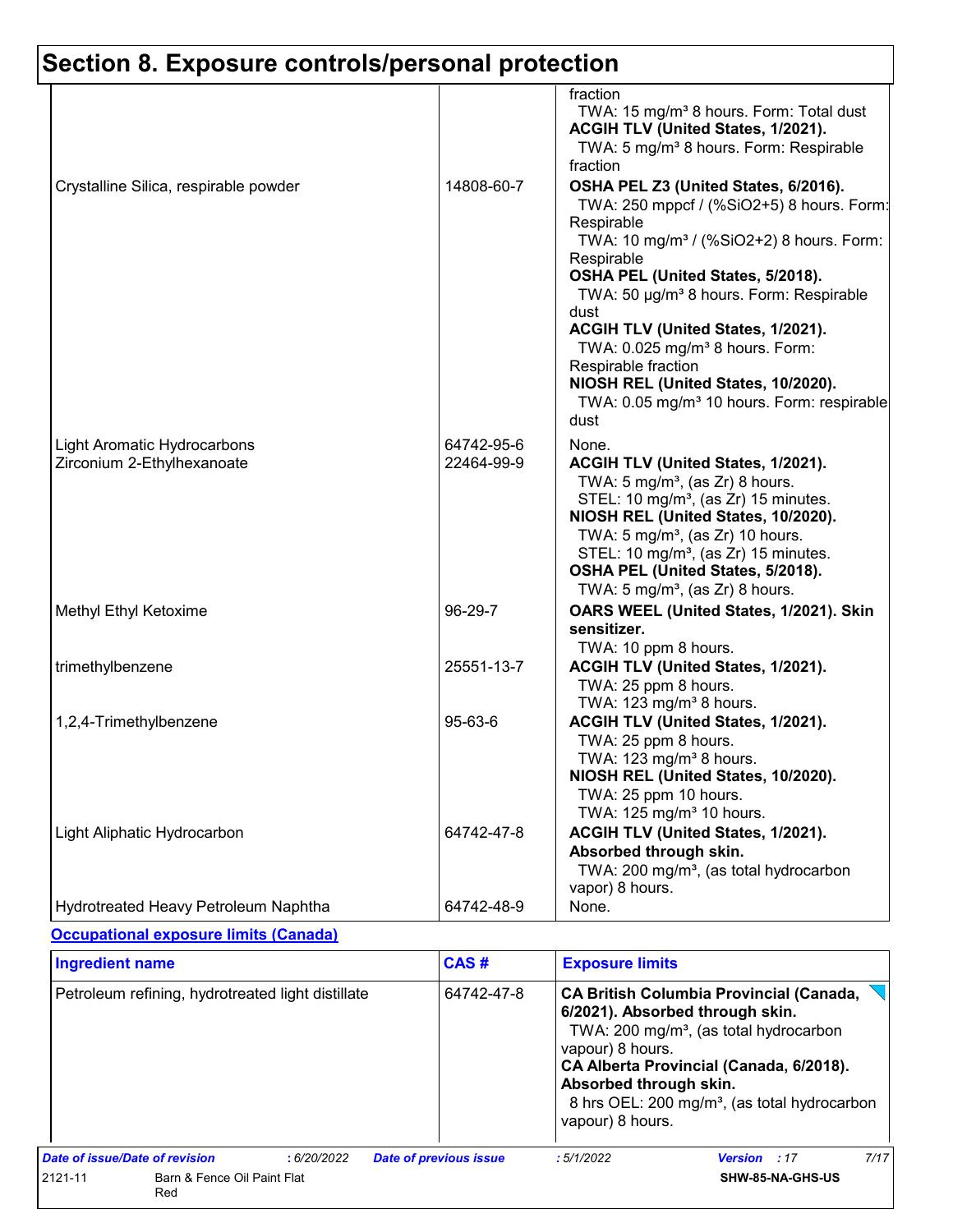| Petroleum refining, hydrotreated light distillate | 64742-47-8 | CA Ontario Provincial (Canada, 6/2019).<br>Absorbed through skin.<br>TWA: 200 mg/m <sup>3</sup> , (as total hydrocarbon<br>vapour) 8 hours.<br><b>CA British Columbia Provincial (Canada,</b><br>6/2021). Absorbed through skin.<br>TWA: 200 mg/m <sup>3</sup> , (as total hydrocarbon<br>vapour) 8 hours.<br>CA Alberta Provincial (Canada, 6/2018).                                                                                                                                                                                                                                                              |
|---------------------------------------------------|------------|--------------------------------------------------------------------------------------------------------------------------------------------------------------------------------------------------------------------------------------------------------------------------------------------------------------------------------------------------------------------------------------------------------------------------------------------------------------------------------------------------------------------------------------------------------------------------------------------------------------------|
| Quartz                                            | 14808-60-7 | Absorbed through skin.<br>8 hrs OEL: 200 mg/m <sup>3</sup> , (as total hydrocarbon<br>vapour) 8 hours.<br>CA Ontario Provincial (Canada, 6/2019).<br>Absorbed through skin.<br>TWA: 200 mg/m <sup>3</sup> , (as total hydrocarbon<br>vapour) 8 hours.<br><b>CA British Columbia Provincial (Canada,</b><br>$6/2021$ ).<br>TWA: 0.025 mg/m <sup>3</sup> 8 hours. Form:<br>Respirable                                                                                                                                                                                                                                |
|                                                   |            | CA Quebec Provincial (Canada, 6/2021).<br>TWAEV: 0.1 mg/m <sup>3</sup> 8 hours. Form:<br>Respirable dust.<br>CA Alberta Provincial (Canada, 6/2018).<br>8 hrs OEL: 0.025 mg/m <sup>3</sup> 8 hours. Form:<br>Respirable particulate<br>CA Ontario Provincial (Canada, 6/2019).<br>TWA: 0.1 mg/m <sup>3</sup> 8 hours. Form: Respirable<br>particulate matter.<br><b>CA Saskatchewan Provincial (Canada,</b><br>7/2013).<br>TWA: 0.05 mg/m <sup>3</sup> 8 hours. Form: respirable<br>fraction                                                                                                                       |
| Zirconium 2-Ethylhexanoate                        | 22464-99-9 | CA Alberta Provincial (Canada, 6/2018).<br>8 hrs OEL: 5 mg/m <sup>3</sup> , (as Zr) 8 hours.<br>15 min OEL: 10 mg/m <sup>3</sup> , (as Zr) 15 minutes.<br><b>CA British Columbia Provincial (Canada,</b><br>6/2021).<br>TWA: $5 \text{ mg/m}^3$ , (as Zr) 8 hours.<br>STEL: 10 mg/m <sup>3</sup> , (as Zr) 15 minutes.<br>CA Quebec Provincial (Canada, 6/2021).<br>TWAEV: 5 mg/m <sup>3</sup> , (as Zr) 8 hours.<br>STEV: 10 mg/m <sup>3</sup> , (as Zr) 15 minutes.<br>CA Ontario Provincial (Canada, 6/2019).<br>STEL: 10 mg/m <sup>3</sup> , (as Zr) 15 minutes.<br>TWA: $5 \text{ mg/m}^3$ , (as Zr) 8 hours. |
| Methyl Ethyl Ketoxime                             | 96-29-7    | OARS WEEL (United States, 1/2021). Skin<br>sensitizer.<br>TWA: 10 ppm 8 hours.                                                                                                                                                                                                                                                                                                                                                                                                                                                                                                                                     |
| Petroleum refining, hydrotreated light distillate | 64742-47-8 | <b>CA British Columbia Provincial (Canada,</b><br>6/2021). Absorbed through skin.<br>TWA: 200 mg/m <sup>3</sup> , (as total hydrocarbon<br>vapour) 8 hours.<br>CA Alberta Provincial (Canada, 6/2018).<br>Absorbed through skin.<br>8 hrs OEL: 200 mg/m <sup>3</sup> , (as total hydrocarbon<br>vapour) 8 hours.                                                                                                                                                                                                                                                                                                   |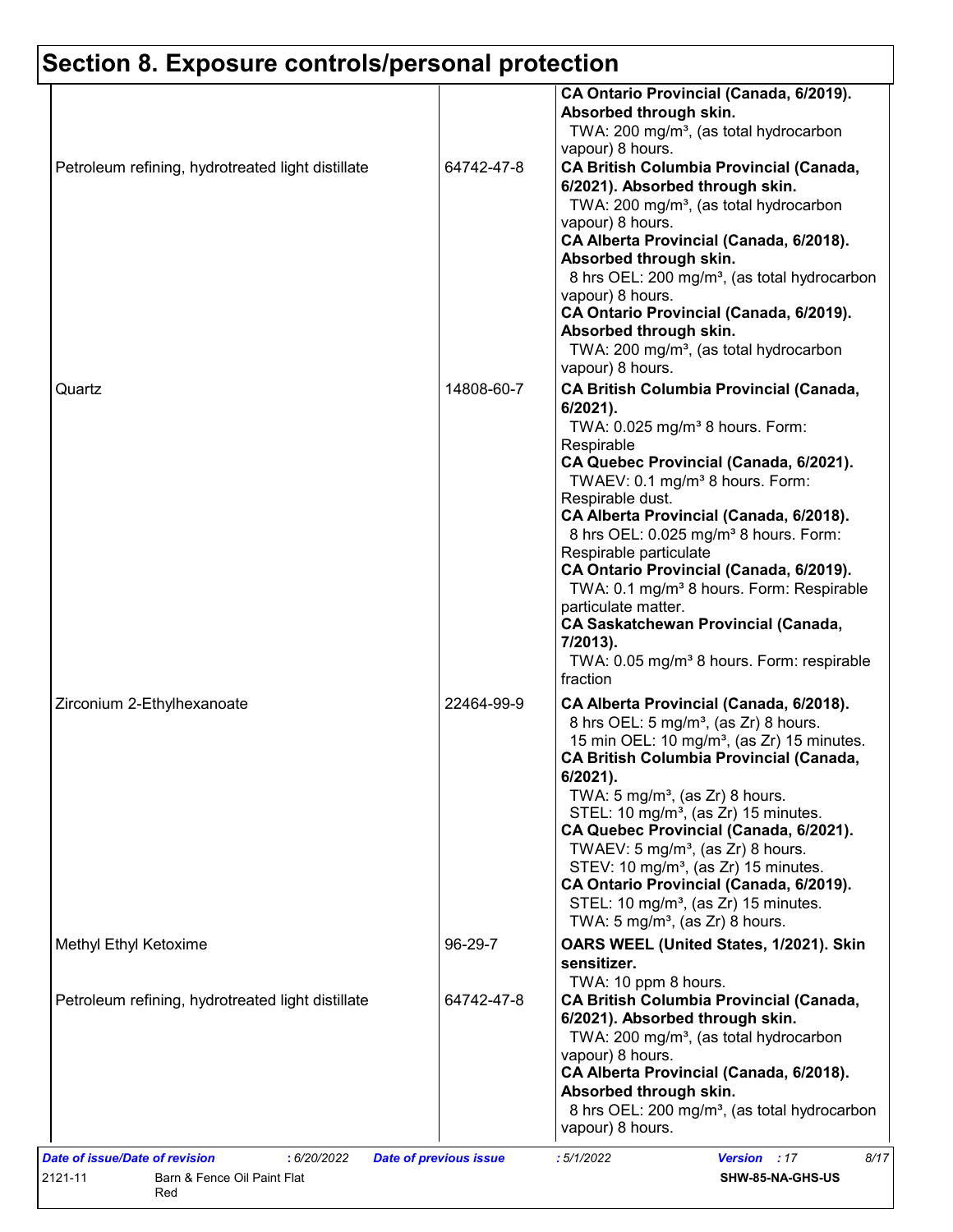|  | CA Ontario Provincial (Canada, 6/2019).<br>Absorbed through skin.<br>TWA: 200 mg/m <sup>3</sup> , (as total hydrocarbon<br>vapour) 8 hours. |
|--|---------------------------------------------------------------------------------------------------------------------------------------------|
|--|---------------------------------------------------------------------------------------------------------------------------------------------|

#### **Occupational exposure limits (Mexico)**

|                                       | CAS#       | <b>Exposure limits</b>                                                                                                                |
|---------------------------------------|------------|---------------------------------------------------------------------------------------------------------------------------------------|
| Light Aliphatic Hydrocarbon           | 64742-47-8 | ACGIH TLV (United States, 1/2021).<br>Absorbed through skin.<br>TWA: 200 mg/m <sup>3</sup> , (as total hydrocarbon<br>vapor) 8 hours. |
| <b>Heavy Aliphatic Solvent</b>        | 64742-47-8 | ACGIH TLV (United States, 1/2021).<br>Absorbed through skin.<br>TWA: 200 mg/m <sup>3</sup> , (as total hydrocarbon<br>vapor) 8 hours. |
| Crystalline Silica, respirable powder | 14808-60-7 | NOM-010-STPS-2014 (Mexico, 4/2016).<br>TWA: 0.025 mg/m <sup>3</sup> 8 hours. Form:<br>Respirable fraction                             |
| Zirconium 2-Ethylhexanoate            | 22464-99-9 | NOM-010-STPS-2014 (Mexico, 4/2016).<br>TWA: $5 \text{ mg/m}^3$ , (as Zr) 8 hours.<br>STEL: 10 mg/m <sup>3</sup> , (as Zr) 15 minutes. |

| <b>Appropriate engineering</b><br>controls | : Use only with adequate ventilation. Use process enclosures, local exhaust ventilation or<br>other engineering controls to keep worker exposure to airborne contaminants below any<br>recommended or statutory limits. The engineering controls also need to keep gas,<br>vapor or dust concentrations below any lower explosive limits. Use explosion-proof<br>ventilation equipment.                                                                                                                                                                                                                                |
|--------------------------------------------|------------------------------------------------------------------------------------------------------------------------------------------------------------------------------------------------------------------------------------------------------------------------------------------------------------------------------------------------------------------------------------------------------------------------------------------------------------------------------------------------------------------------------------------------------------------------------------------------------------------------|
| <b>Environmental exposure</b><br>controls  | : Emissions from ventilation or work process equipment should be checked to ensure<br>they comply with the requirements of environmental protection legislation. In some<br>cases, fume scrubbers, filters or engineering modifications to the process equipment<br>will be necessary to reduce emissions to acceptable levels.                                                                                                                                                                                                                                                                                        |
| <b>Individual protection measures</b>      |                                                                                                                                                                                                                                                                                                                                                                                                                                                                                                                                                                                                                        |
| <b>Hygiene measures</b>                    | : Wash hands, forearms and face thoroughly after handling chemical products, before<br>eating, smoking and using the lavatory and at the end of the working period.<br>Appropriate techniques should be used to remove potentially contaminated clothing.<br>Contaminated work clothing should not be allowed out of the workplace. Wash<br>contaminated clothing before reusing. Ensure that eyewash stations and safety<br>showers are close to the workstation location.                                                                                                                                            |
| <b>Eye/face protection</b>                 | : Safety eyewear complying with an approved standard should be used when a risk<br>assessment indicates this is necessary to avoid exposure to liquid splashes, mists,<br>gases or dusts. If contact is possible, the following protection should be worn, unless<br>the assessment indicates a higher degree of protection: chemical splash goggles.                                                                                                                                                                                                                                                                  |
| <b>Skin protection</b>                     |                                                                                                                                                                                                                                                                                                                                                                                                                                                                                                                                                                                                                        |
| <b>Hand protection</b>                     | : Chemical-resistant, impervious gloves complying with an approved standard should be<br>worn at all times when handling chemical products if a risk assessment indicates this is<br>necessary. Considering the parameters specified by the glove manufacturer, check<br>during use that the gloves are still retaining their protective properties. It should be<br>noted that the time to breakthrough for any glove material may be different for different<br>glove manufacturers. In the case of mixtures, consisting of several substances, the<br>protection time of the gloves cannot be accurately estimated. |
| <b>Body protection</b>                     | : Personal protective equipment for the body should be selected based on the task being<br>performed and the risks involved and should be approved by a specialist before<br>handling this product. When there is a risk of ignition from static electricity, wear anti-<br>static protective clothing. For the greatest protection from static discharges, clothing<br>should include anti-static overalls, boots and gloves.                                                                                                                                                                                         |
| Date of issue/Date of revision             | : 6/20/2022<br>Version : 17<br>9/17<br><b>Date of previous issue</b><br>:5/1/2022                                                                                                                                                                                                                                                                                                                                                                                                                                                                                                                                      |

| <i>Date of Issue/Date of revision</i>         | 0/20/2022 | <b>Date of previous issue</b> | . <i>3/1/2022</i> | <b>version</b> : 17<br>9/ |  |
|-----------------------------------------------|-----------|-------------------------------|-------------------|---------------------------|--|
| 2121-11<br>Barn & Fence Oil Paint Flat<br>Red |           |                               |                   | <b>SHW-85-NA-GHS-US</b>   |  |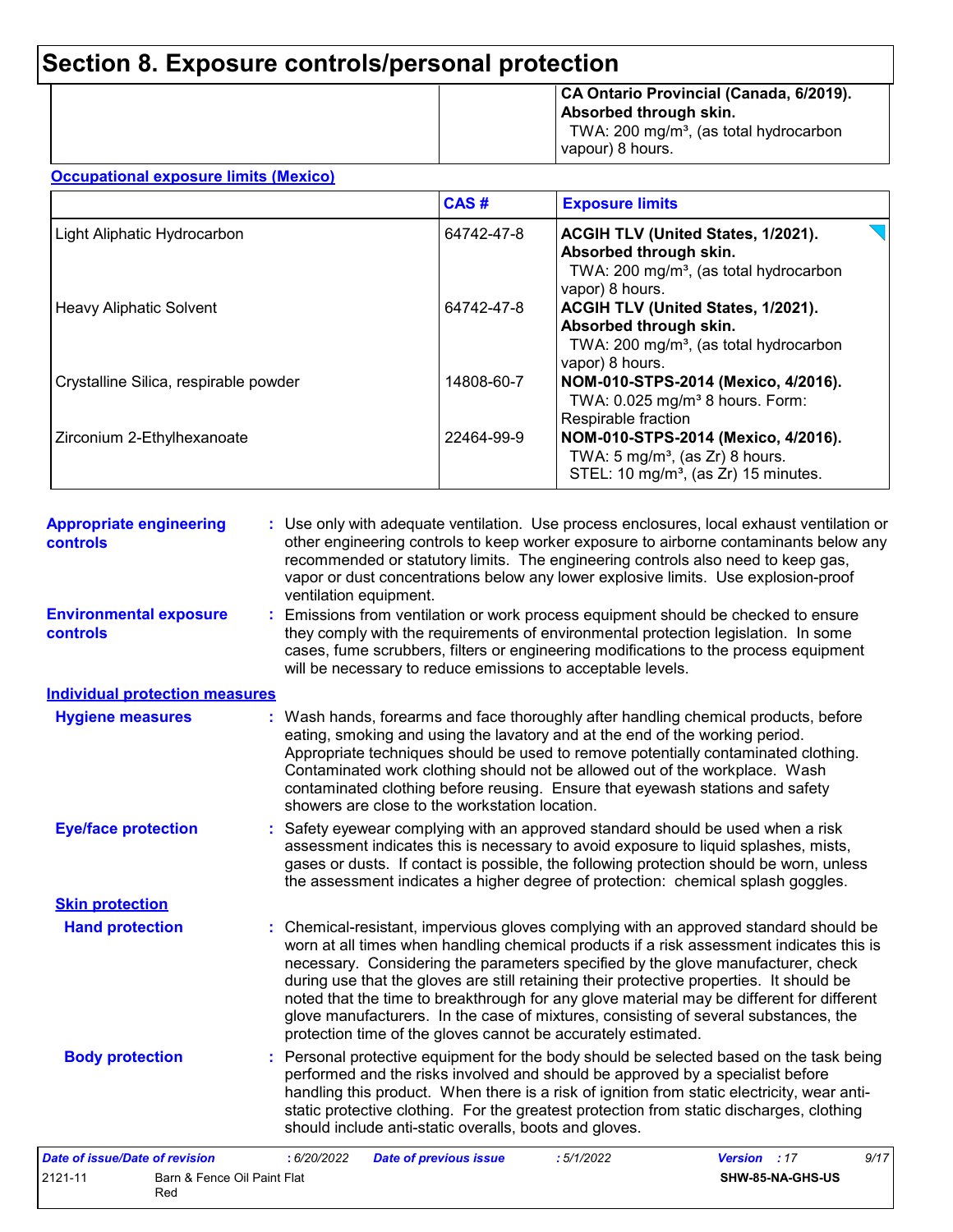| <b>Other skin protection</b>  | : Appropriate footwear and any additional skin protection measures should be selected<br>based on the task being performed and the risks involved and should be approved by a<br>specialist before handling this product.                                                           |
|-------------------------------|-------------------------------------------------------------------------------------------------------------------------------------------------------------------------------------------------------------------------------------------------------------------------------------|
| <b>Respiratory protection</b> | : Based on the hazard and potential for exposure, select a respirator that meets the<br>appropriate standard or certification. Respirators must be used according to a<br>respiratory protection program to ensure proper fitting, training, and other important<br>aspects of use. |

# **Section 9. Physical and chemical properties**

The conditions of measurement of all properties are at standard temperature and pressure unless otherwise indicated.

#### **Appearance**

| <b>Physical state</b>                                             | $:$ Liquid.                                                    |
|-------------------------------------------------------------------|----------------------------------------------------------------|
| <b>Color</b>                                                      | Red.                                                           |
| Odor                                                              | : Not available.                                               |
| <b>Odor threshold</b>                                             | : Not available.                                               |
| рH                                                                | : Not applicable.                                              |
| <b>Melting point/freezing point</b>                               | : Not available.                                               |
| <b>Boiling point, initial boiling</b><br>point, and boiling range | : $148^{\circ}$ C (298.4 $^{\circ}$ F)                         |
| <b>Flash point</b>                                                | : Closed cup: 40°C (104°F) [Pensky-Martens Closed Cup]         |
| <b>Evaporation rate</b>                                           | $0.2$ (butyl acetate = 1)                                      |
| <b>Flammability</b>                                               | : Not available.                                               |
| Lower and upper explosion<br>limit/flammability limit             | $:$ Lower: 1%<br>Upper: 8.1%                                   |
| <b>Vapor pressure</b>                                             | $: 0.2$ kPa (1.53 mm Hg)                                       |
| <b>Relative vapor density</b>                                     | : $4.8$ [Air = 1]                                              |
| <b>Relative density</b>                                           | : 1.2                                                          |
| <b>Solubility</b>                                                 | : Not available.                                               |
| <b>Partition coefficient: n-</b><br>octanol/water                 | : Not applicable.                                              |
| <b>Auto-ignition temperature</b>                                  | : Not available.                                               |
| <b>Decomposition temperature</b>                                  | : Not available.                                               |
| <b>Viscosity</b>                                                  | Kinematic (40°C (104°F)): <20.5 mm <sup>2</sup> /s (<20.5 cSt) |
| <b>Molecular weight</b>                                           | Not applicable.                                                |
| <b>Aerosol product</b>                                            |                                                                |
| <b>Heat of combustion</b>                                         | : $12.985$ kJ/g                                                |

### **Section 10. Stability and reactivity**

| <b>Reactivity</b>                                   | : No specific test data related to reactivity available for this product or its ingredients. |
|-----------------------------------------------------|----------------------------------------------------------------------------------------------|
| <b>Chemical stability</b>                           | : The product is stable.                                                                     |
| <b>Possibility of hazardous</b><br><b>reactions</b> | : Under normal conditions of storage and use, hazardous reactions will not occur.            |

| Date of issue/Date of revision |                                    | : 6/20/2022 | <b>Date of previous issue</b> | 5/1/2022 | <b>Version</b> : 17 | 10/17 |
|--------------------------------|------------------------------------|-------------|-------------------------------|----------|---------------------|-------|
| 2121-11                        | Barn & Fence Oil Paint Flat<br>Rec |             |                               |          | SHW-85-NA-GHS-US    |       |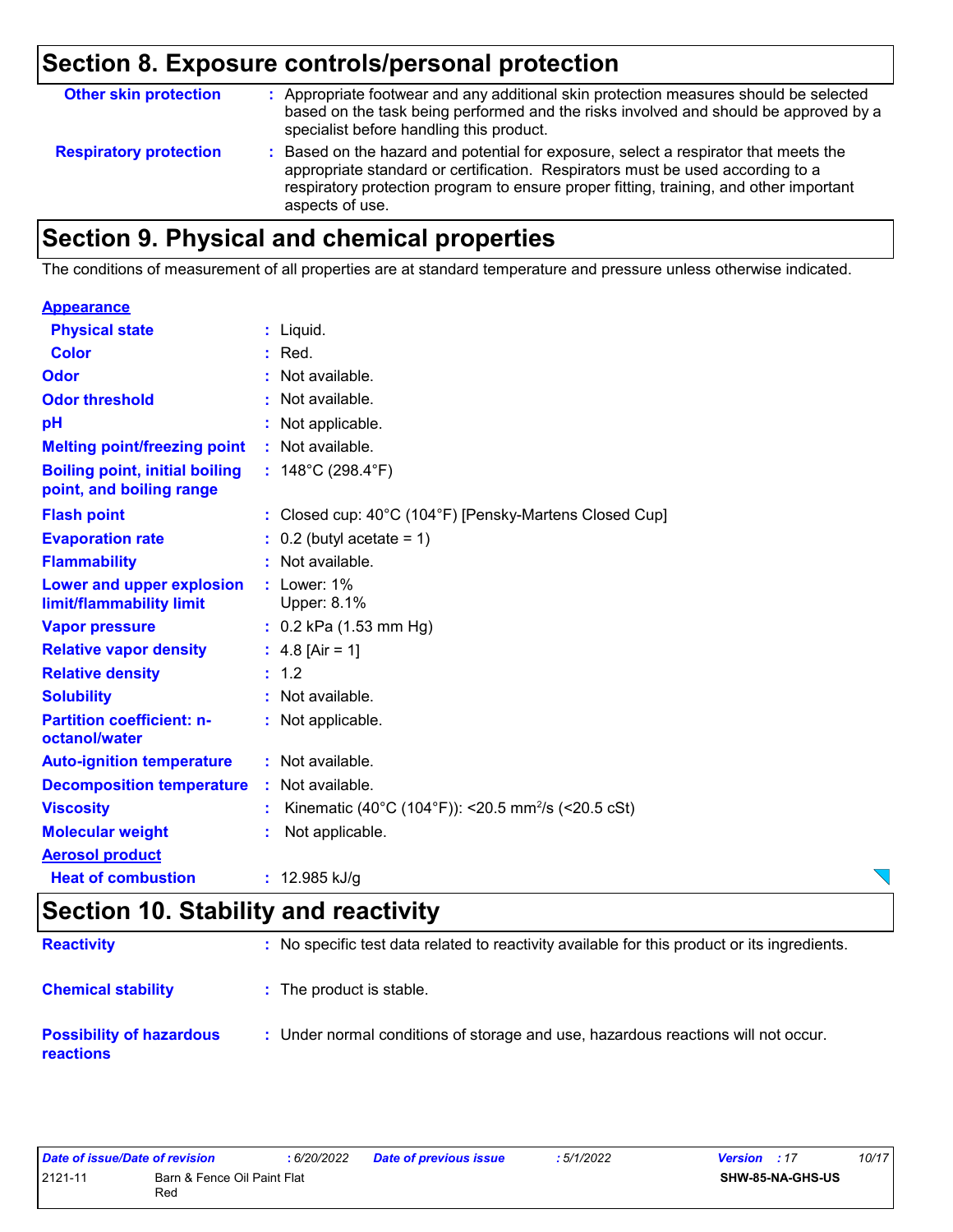## **Section 10. Stability and reactivity**

| <b>Conditions to avoid</b>                 | : Avoid all possible sources of ignition (spark or flame). Do not pressurize, cut, weld,<br>braze, solder, drill, grind or expose containers to heat or sources of ignition. Do not<br>allow vapor to accumulate in low or confined areas. |
|--------------------------------------------|--------------------------------------------------------------------------------------------------------------------------------------------------------------------------------------------------------------------------------------------|
| <b>Incompatible materials</b>              | : Reactive or incompatible with the following materials:<br>oxidizing materials                                                                                                                                                            |
| <b>Hazardous decomposition</b><br>products | : Under normal conditions of storage and use, hazardous decomposition products should<br>not be produced.                                                                                                                                  |

## **Section 11. Toxicological information**

#### **Information on toxicological effects**

#### **Acute toxicity**

| <b>Product/ingredient name</b> | <b>Result</b>                | <b>Species</b> | <b>Dose</b>             | <b>Exposure</b> |
|--------------------------------|------------------------------|----------------|-------------------------|-----------------|
| Light Aromatic Hydrocarbons    | LD50 Oral                    | Rat            | 8400 mg/kg              |                 |
| Zirconium 2-Ethylhexanoate     | LD50 Dermal                  | Rabbit         | $>5$ g/kg               |                 |
|                                | LD50 Oral                    | Rat            | $>5$ g/kg               |                 |
| Methyl Ethyl Ketoxime          | LD50 Oral                    | Rat            | 930 mg/kg               |                 |
| trimethylbenzene               | LD50 Oral                    | Rat            | 8970 mg/kg              |                 |
| 1,2,4-Trimethylbenzene         | <b>LC50 Inhalation Vapor</b> | Rat            | 18000 mg/m <sup>3</sup> | 4 hours         |
|                                | LD50 Oral                    | Rat            | $5$ g/kg                |                 |
| Hydrotreated Heavy             | <b>LC50 Inhalation Vapor</b> | Rat            | 8500 mg/m <sup>3</sup>  | 4 hours         |
| Petroleum Naphtha              |                              |                |                         |                 |
|                                | LD50 Oral                    | Rat            | $>6$ g/kg               |                 |

#### **Irritation/Corrosion**

| <b>Product/ingredient name</b> | <b>Result</b>            | <b>Species</b> | <b>Score</b> | <b>Exposure</b>     | <b>Observation</b> |
|--------------------------------|--------------------------|----------------|--------------|---------------------|--------------------|
| Light Aromatic Hydrocarbons    | Eyes - Mild irritant     | Rabbit         |              | <b>24 hours 100</b> |                    |
|                                |                          |                |              | uL                  |                    |
| Methyl Ethyl Ketoxime          | Eyes - Severe irritant   | Rabbit         |              | 100 uL              |                    |
| trimethylbenzene               | Eyes - Mild irritant     | Rabbit         |              | 24 hours 500        |                    |
|                                |                          |                |              | mg                  |                    |
|                                | Skin - Moderate irritant | Rabbit         |              | 24 hours 500        |                    |
|                                |                          |                |              | mg                  |                    |

#### **Sensitization**

Not available.

#### **Mutagenicity**

Not available.

#### **Carcinogenicity**

Not available.

#### **Classification**

| <b>Product/ingredient name</b>                                | <b>OSHA</b> | <b>IARC</b> | <b>NTP</b>                      |
|---------------------------------------------------------------|-------------|-------------|---------------------------------|
| Iron Oxide<br>Crystalline Silica, respirable<br><b>powder</b> |             |             | Known to be a human carcinogen. |

#### **Reproductive toxicity**

Not available.

#### **Teratogenicity**

Not available.

| Date of issue/Date of revision |                                    | : 6/20/2022 | <b>Date of previous issue</b> | .5/1/2022 | <b>Version</b> : 17 |                  | 11/17 |
|--------------------------------|------------------------------------|-------------|-------------------------------|-----------|---------------------|------------------|-------|
| 2121-11                        | Barn & Fence Oil Paint Flat<br>Red |             |                               |           |                     | SHW-85-NA-GHS-US |       |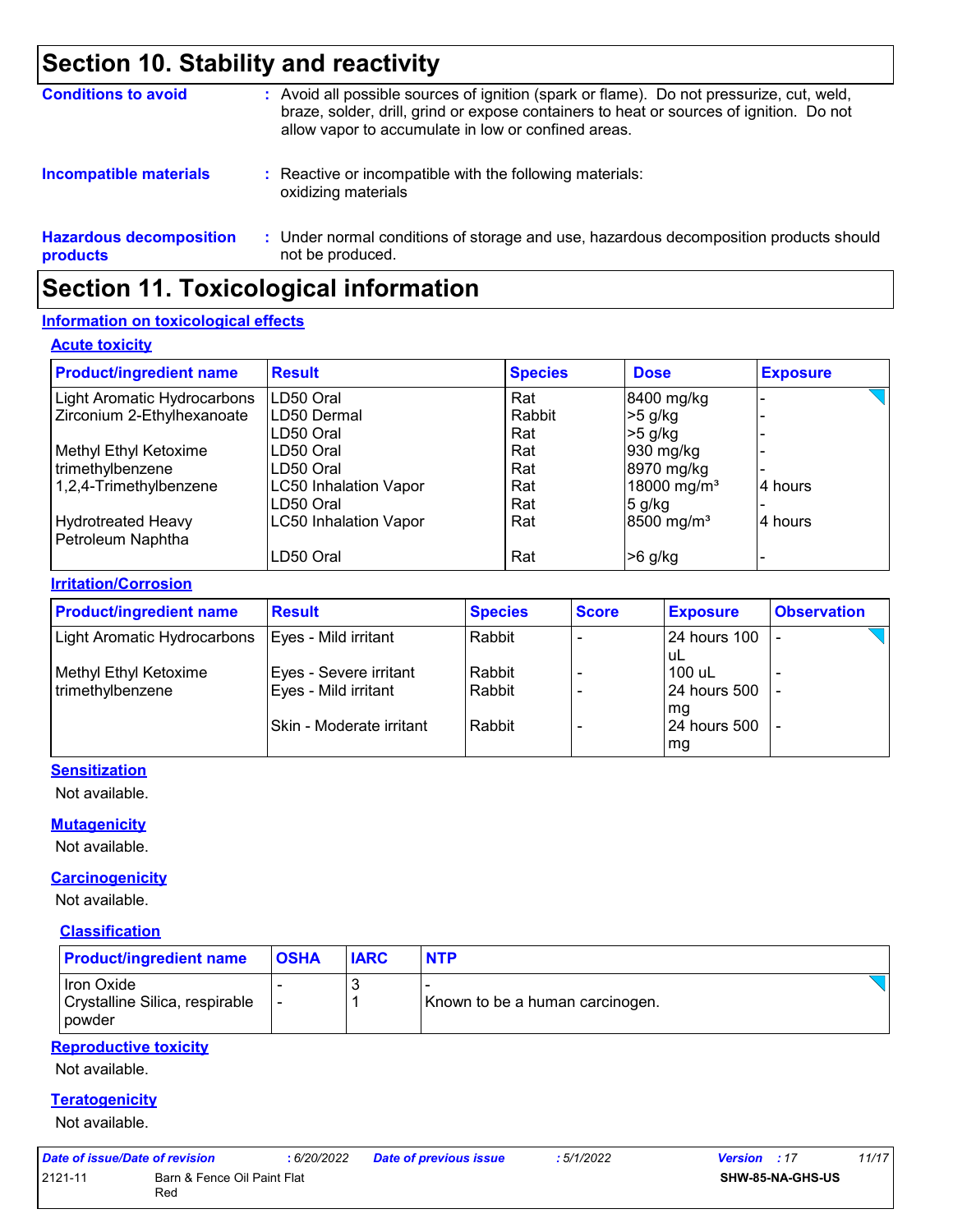## **Section 11. Toxicological information**

#### **Specific target organ toxicity (single exposure)**

| <b>Name</b>                          | <b>Category</b> | <b>Route of</b><br>exposure | <b>Target organs</b>            |
|--------------------------------------|-----------------|-----------------------------|---------------------------------|
| Calcium Carbonate                    | Category 3      |                             | Respiratory tract<br>irritation |
| Light Aliphatic Hydrocarbon          | Category 3      |                             | Respiratory tract<br>irritation |
|                                      | Category 3      |                             | Narcotic effects                |
| Heavy Aliphatic Solvent              | Category 3      |                             | Respiratory tract<br>irritation |
|                                      | Category 3      |                             | Narcotic effects                |
| Light Aromatic Hydrocarbons          | Category 3      |                             | Respiratory tract<br>irritation |
|                                      | Category 3      |                             | Narcotic effects                |
| Methyl Ethyl Ketoxime                | Category 1      |                             | upper respiratory<br>tract      |
|                                      | Category 3      |                             | Narcotic effects                |
| 1,2,4-Trimethylbenzene               | Category 3      |                             | Respiratory tract<br>irritation |
| Hydrotreated Heavy Petroleum Naphtha | Category 3      |                             | Respiratory tract<br>irritation |
|                                      | Category 3      |                             | Narcotic effects                |

#### **Specific target organ toxicity (repeated exposure)**

| <b>Name</b>                           | <b>Category</b> | <b>Route of</b><br>exposure | <b>Target organs</b> |
|---------------------------------------|-----------------|-----------------------------|----------------------|
| Light Aliphatic Hydrocarbon           | Category 2      |                             |                      |
| <b>Heavy Aliphatic Solvent</b>        | Category 2      |                             |                      |
| Crystalline Silica, respirable powder | Category 1      | linhalation                 |                      |
| Light Aromatic Hydrocarbons           | Category 2      |                             |                      |
| Methyl Ethyl Ketoxime                 | Category 2      |                             | blood system         |
| Hydrotreated Heavy Petroleum Naphtha  | Category 2      |                             |                      |

#### **Aspiration hazard**

| <b>Name</b>                          | <b>Result</b>                         |
|--------------------------------------|---------------------------------------|
| Light Aliphatic Hydrocarbon          | <b>ASPIRATION HAZARD - Category 1</b> |
| <b>Heavy Aliphatic Solvent</b>       | <b>ASPIRATION HAZARD - Category 1</b> |
| Light Aromatic Hydrocarbons          | <b>ASPIRATION HAZARD - Category 1</b> |
| trimethylbenzene                     | <b>ASPIRATION HAZARD - Category 1</b> |
| 1,2,4-Trimethylbenzene               | <b>ASPIRATION HAZARD - Category 1</b> |
| Light Aliphatic Hydrocarbon          | <b>ASPIRATION HAZARD - Category 1</b> |
| Hydrotreated Heavy Petroleum Naphtha | <b>ASPIRATION HAZARD - Category 1</b> |

#### **Information on the likely :** Not available.

|  | routes of exposure |  |
|--|--------------------|--|
|  |                    |  |

| <b>Potential acute health effects</b> |                                                                                                                              |
|---------------------------------------|------------------------------------------------------------------------------------------------------------------------------|
| <b>Eye contact</b>                    | : Causes serious eye irritation.                                                                                             |
| <b>Inhalation</b>                     | : Can cause central nervous system (CNS) depression. May cause drowsiness or<br>dizziness. May cause respiratory irritation. |
| <b>Skin contact</b>                   | : Causes skin irritation. May cause an allergic skin reaction.                                                               |
| <b>Ingestion</b>                      | : Can cause central nervous system (CNS) depression. May be fatal if swallowed and<br>enters airways.                        |

#### **Symptoms related to the physical, chemical and toxicological characteristics**

| Date of issue/Date of revision |                                    | : 6/20/2022 | <b>Date of previous issue</b> | : 5/1/2022 | <b>Version</b> : 17     | 12/17 |
|--------------------------------|------------------------------------|-------------|-------------------------------|------------|-------------------------|-------|
| 2121-11                        | Barn & Fence Oil Paint Flat<br>Red |             |                               |            | <b>SHW-85-NA-GHS-US</b> |       |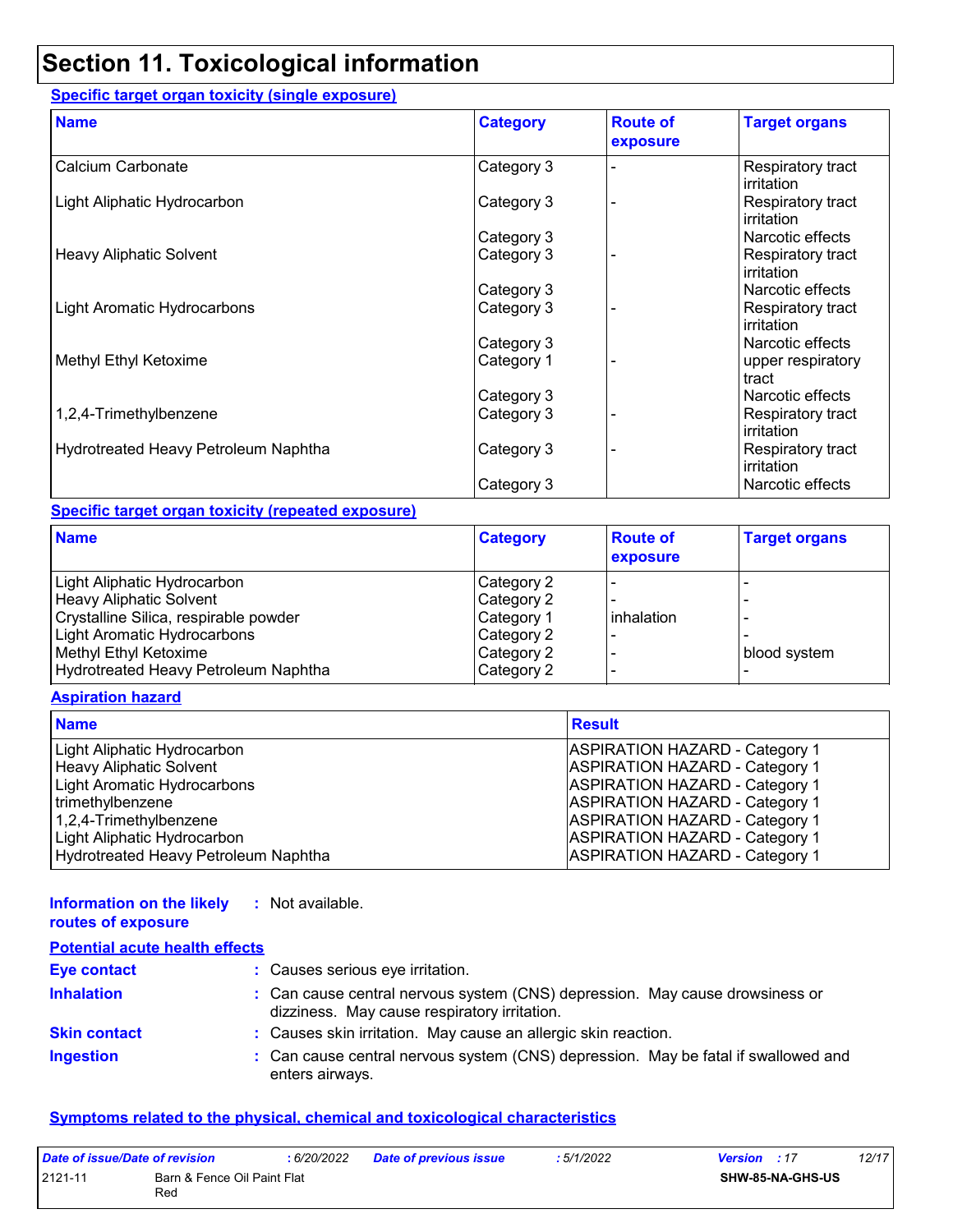# **Section 11. Toxicological information**

| <b>Eye contact</b>  | : Adverse symptoms may include the following:<br>pain or irritation<br>watering<br>redness                                                                                                                                                                              |
|---------------------|-------------------------------------------------------------------------------------------------------------------------------------------------------------------------------------------------------------------------------------------------------------------------|
| <b>Inhalation</b>   | : Adverse symptoms may include the following:<br>respiratory tract irritation<br>coughing<br>nausea or vomiting<br>headache<br>drowsiness/fatigue<br>dizziness/vertigo<br>unconsciousness<br>reduced fetal weight<br>increase in fetal deaths<br>skeletal malformations |
| <b>Skin contact</b> | : Adverse symptoms may include the following:<br>irritation<br>redness<br>reduced fetal weight<br>increase in fetal deaths<br>skeletal malformations                                                                                                                    |
| <b>Ingestion</b>    | : Adverse symptoms may include the following:<br>nausea or vomiting<br>reduced fetal weight<br>increase in fetal deaths<br>skeletal malformations                                                                                                                       |

|                                                   | Delayed and immediate effects and also chronic effects from short and long term exposure                                                                                 |
|---------------------------------------------------|--------------------------------------------------------------------------------------------------------------------------------------------------------------------------|
| <b>Short term exposure</b>                        |                                                                                                                                                                          |
| <b>Potential immediate</b><br>effects             | $:$ Not available.                                                                                                                                                       |
| <b>Potential delayed effects</b>                  | : Not available.                                                                                                                                                         |
| <b>Long term exposure</b>                         |                                                                                                                                                                          |
| <b>Potential immediate</b><br>effects             | $:$ Not available.                                                                                                                                                       |
| <b>Potential delayed effects : Not available.</b> |                                                                                                                                                                          |
| <b>Potential chronic health effects</b>           |                                                                                                                                                                          |
| Not available.                                    |                                                                                                                                                                          |
| <b>General</b>                                    | : Causes damage to organs through prolonged or repeated exposure. Once sensitized, a<br>severe allergic reaction may occur when subsequently exposed to very low levels. |
| <b>Carcinogenicity</b>                            | : May cause cancer. Risk of cancer depends on duration and level of exposure.                                                                                            |
| <b>Mutagenicity</b>                               | : No known significant effects or critical hazards.                                                                                                                      |
| <b>Teratogenicity</b>                             | : Suspected of damaging the unborn child.                                                                                                                                |
| <b>Developmental effects</b>                      | : No known significant effects or critical hazards.                                                                                                                      |
| <b>Fertility effects</b>                          | : No known significant effects or critical hazards.                                                                                                                      |

#### **Numerical measures of toxicity** Not available. **Acute toxicity estimates**

| Date of issue/Date of revision |                                    | : 6/20/2022 | <b>Date of previous issue</b> | : 5/1/2022 | <b>Version</b> : 17     | 13/17 |
|--------------------------------|------------------------------------|-------------|-------------------------------|------------|-------------------------|-------|
| 2121-11                        | Barn & Fence Oil Paint Flat<br>Red |             |                               |            | <b>SHW-85-NA-GHS-US</b> |       |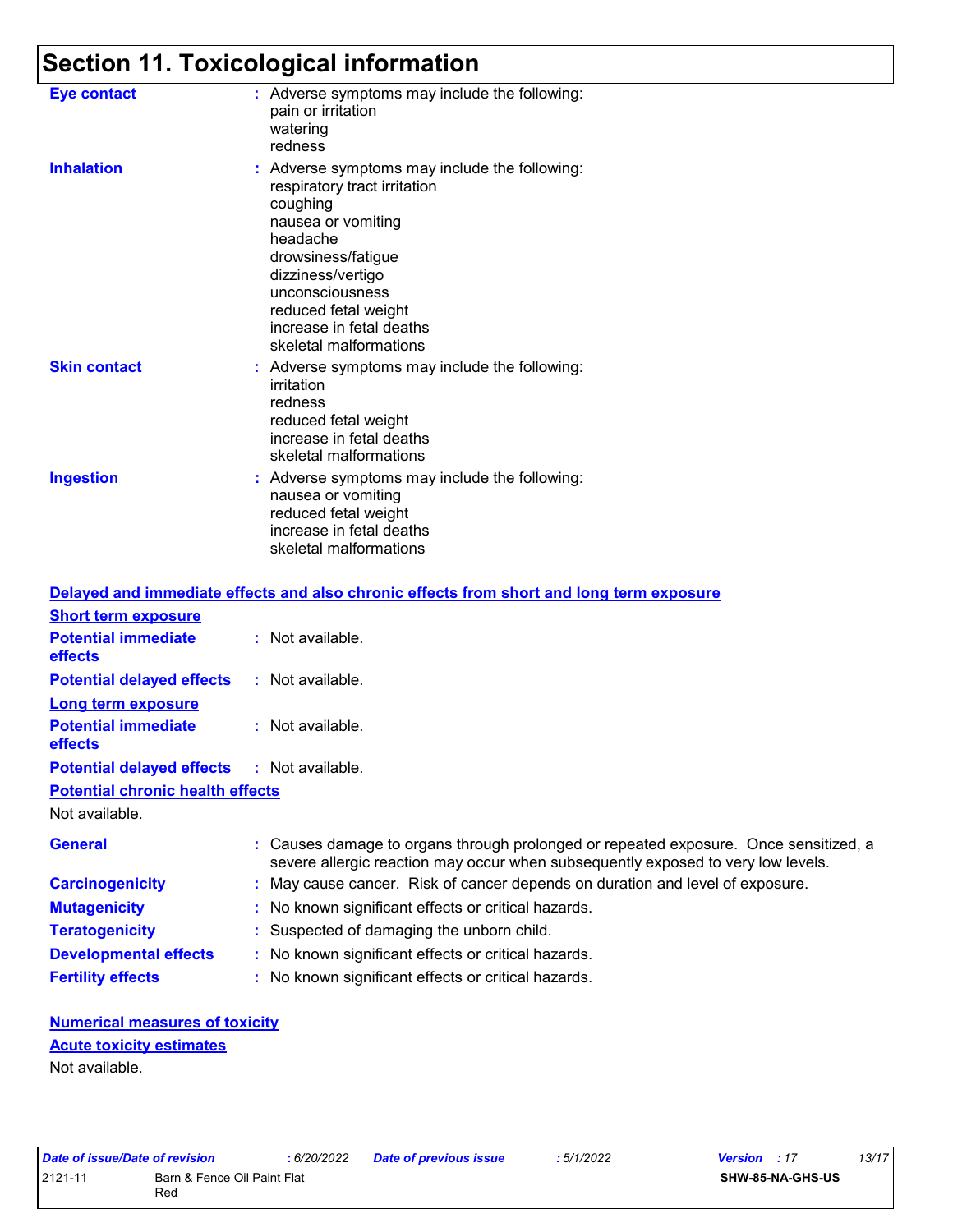## **Section 12. Ecological information**

| <b>Toxicity</b>                |                                    |                                                |                 |
|--------------------------------|------------------------------------|------------------------------------------------|-----------------|
| <b>Product/ingredient name</b> | <b>Result</b>                      | <b>Species</b>                                 | <b>Exposure</b> |
| Light Aliphatic Hydrocarbon    | Acute LC50 2200 µg/l Fresh water   | Fish - Lepomis macrochirus                     | 4 days          |
| <b>Heavy Aliphatic Solvent</b> | Acute LC50 2200 µg/l Fresh water   | Fish - Lepomis macrochirus                     | 4 days          |
| Methyl Ethyl Ketoxime          | Acute LC50 843000 µg/l Fresh water | <b>Fish - Pimephales promelas</b>              | 96 hours        |
| trimethylbenzene               | Acute LC50 5600 µg/l Marine water  | Crustaceans - Palaemonetes<br>pugio            | 48 hours        |
| 1,2,4-Trimethylbenzene         | Acute LC50 4910 µg/l Marine water  | Crustaceans - Elasmopus<br>pectenicrus - Adult | 48 hours        |
|                                | Acute LC50 7720 µg/l Fresh water   | Fish - Pimephales promelas                     | 96 hours        |
| Light Aliphatic Hydrocarbon    | Acute LC50 2200 µg/l Fresh water   | Fish - Lepomis macrochirus                     | 4 days          |

#### **Persistence and degradability**

| <b>Product/ingredient name</b> | <b>Aquatic half-life</b> | <b>Photolysis</b> | Biodegradability |
|--------------------------------|--------------------------|-------------------|------------------|
| Light Aromatic Hydrocarbons    |                          |                   | Readily          |

#### **Bioaccumulative potential**

| <b>Product/ingredient name</b> | $LogP_{ow}$ | <b>BCF</b> | <b>Potential</b> |
|--------------------------------|-------------|------------|------------------|
| Light Aromatic Hydrocarbons    |             | 10 to 2500 | high             |
| Zirconium 2-Ethylhexanoate     |             | 2.96       | low              |
| Methyl Ethyl Ketoxime          |             | 2.5 to 5.8 | low              |
| 1,2,4-Trimethylbenzene         |             | 243        | low              |
| <b>Hydrotreated Heavy</b>      |             | 10 to 2500 | high             |
| Petroleum Naphtha              |             |            |                  |

#### **Mobility in soil**

**Soil/water partition coefficient (K**<sub>oc</sub>)

**:** Not available.

**Other adverse effects :** No known significant effects or critical hazards.

## **Section 13. Disposal considerations**

**Disposal methods :**

The generation of waste should be avoided or minimized wherever possible. Disposal of this product, solutions and any by-products should at all times comply with the requirements of environmental protection and waste disposal legislation and any regional local authority requirements. Dispose of surplus and non-recyclable products via a licensed waste disposal contractor. Waste should not be disposed of untreated to the sewer unless fully compliant with the requirements of all authorities with jurisdiction. Waste packaging should be recycled. Incineration or landfill should only be considered when recycling is not feasible. This material and its container must be disposed of in a safe way. Care should be taken when handling emptied containers that have not been cleaned or rinsed out. Empty containers or liners may retain some product residues. Vapor from product residues may create a highly flammable or explosive atmosphere inside the container. Do not cut, weld or grind used containers unless they have been cleaned thoroughly internally. Avoid dispersal of spilled material and runoff and contact with soil, waterways, drains and sewers.

| Date of issue/Date of revision |                             | : 6/20/2022 | <b>Date of previous issue</b> | : 5/1/2022 | <b>Version</b> : 17     | 14/17 |
|--------------------------------|-----------------------------|-------------|-------------------------------|------------|-------------------------|-------|
| 2121-11                        | Barn & Fence Oil Paint Flat |             |                               |            | <b>SHW-85-NA-GHS-US</b> |       |
|                                | Red                         |             |                               |            |                         |       |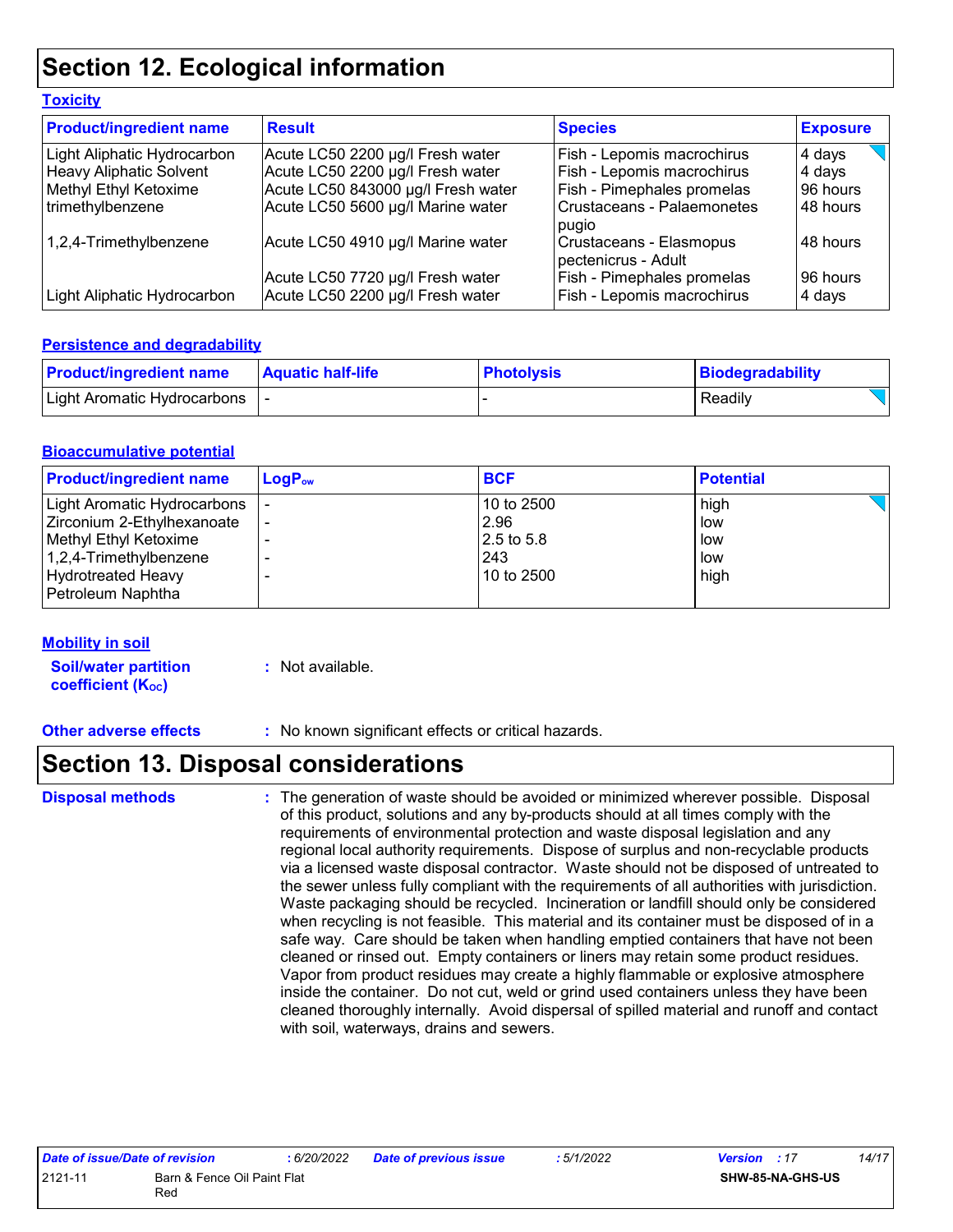|  |  | <b>Section 14. Transport information</b> |  |
|--|--|------------------------------------------|--|
|--|--|------------------------------------------|--|

| <b>DOT</b><br><b>Classification</b>                                                                                                                                                                                                                               | <b>TDG</b><br><b>Classification</b>                                                                                                                 | <b>Mexico</b><br><b>Classification</b> | <b>IATA</b>    | <b>IMDG</b>                                                                                                                                                                                                                                                                                                                                                                                                                                                                                                                                                                                                                                                                         |
|-------------------------------------------------------------------------------------------------------------------------------------------------------------------------------------------------------------------------------------------------------------------|-----------------------------------------------------------------------------------------------------------------------------------------------------|----------------------------------------|----------------|-------------------------------------------------------------------------------------------------------------------------------------------------------------------------------------------------------------------------------------------------------------------------------------------------------------------------------------------------------------------------------------------------------------------------------------------------------------------------------------------------------------------------------------------------------------------------------------------------------------------------------------------------------------------------------------|
| <b>UN1263</b>                                                                                                                                                                                                                                                     | <b>UN1263</b>                                                                                                                                       | <b>UN1263</b>                          | <b>UN1263</b>  | <b>UN1263</b>                                                                                                                                                                                                                                                                                                                                                                                                                                                                                                                                                                                                                                                                       |
| <b>PAINT</b>                                                                                                                                                                                                                                                      | <b>PAINT</b>                                                                                                                                        | <b>PAINT</b>                           | <b>PAINT</b>   | <b>PAINT</b>                                                                                                                                                                                                                                                                                                                                                                                                                                                                                                                                                                                                                                                                        |
| $\overline{3}$                                                                                                                                                                                                                                                    | $\mathbf{3}$                                                                                                                                        | $\mathfrak{S}$                         | 3              | 3                                                                                                                                                                                                                                                                                                                                                                                                                                                                                                                                                                                                                                                                                   |
| $\mathbf{III}$                                                                                                                                                                                                                                                    | $\begin{array}{c} \hline \end{array}$                                                                                                               | $\mathop{\rm III}$                     | $\mathbf{III}$ | $\mathbf{III}$                                                                                                                                                                                                                                                                                                                                                                                                                                                                                                                                                                                                                                                                      |
| No.                                                                                                                                                                                                                                                               | No.                                                                                                                                                 | No.                                    | No.            | No.                                                                                                                                                                                                                                                                                                                                                                                                                                                                                                                                                                                                                                                                                 |
| This product may<br>be re-classified as<br>"Combustible<br>Liquid," unless<br>transported by<br>vessel or aircraft.<br>Non-bulk<br>packages (less<br>than or equal to<br>119 gal) of<br>combustible<br>liquids are not<br>regulated as<br>hazardous<br>materials. | Product classified<br>as per the<br>following sections<br>of the<br>Transportation of<br>Dangerous Goods<br>Regulations:<br>2.18-2.19 (Class<br>3). |                                        |                | <b>Emergency</b><br>schedules F-E, S-<br>E                                                                                                                                                                                                                                                                                                                                                                                                                                                                                                                                                                                                                                          |
| <b>ERG No.</b>                                                                                                                                                                                                                                                    | <b>ERG No.</b>                                                                                                                                      | <b>ERG No.</b>                         |                |                                                                                                                                                                                                                                                                                                                                                                                                                                                                                                                                                                                                                                                                                     |
| 128                                                                                                                                                                                                                                                               | 128                                                                                                                                                 |                                        |                |                                                                                                                                                                                                                                                                                                                                                                                                                                                                                                                                                                                                                                                                                     |
|                                                                                                                                                                                                                                                                   |                                                                                                                                                     |                                        |                |                                                                                                                                                                                                                                                                                                                                                                                                                                                                                                                                                                                                                                                                                     |
|                                                                                                                                                                                                                                                                   | <b>Special precautions for user :</b>                                                                                                               |                                        | 128            | Multi-modal shipping descriptions are provided for informational purposes and do not<br>consider container sizes. The presence of a shipping description for a particular<br>mode of transport (sea, air, etc.), does not indicate that the product is packaged<br>suitably for that mode of transport. All packaging must be reviewed for suitability<br>prior to shipment, and compliance with the applicable regulations is the sole<br>responsibility of the person offering the product for transport. People loading and<br>unloading dangerous goods must be trained on all of the risks deriving from the<br>substances and on all actions in case of emergency situations. |

**Proper shipping name :**

: Not available.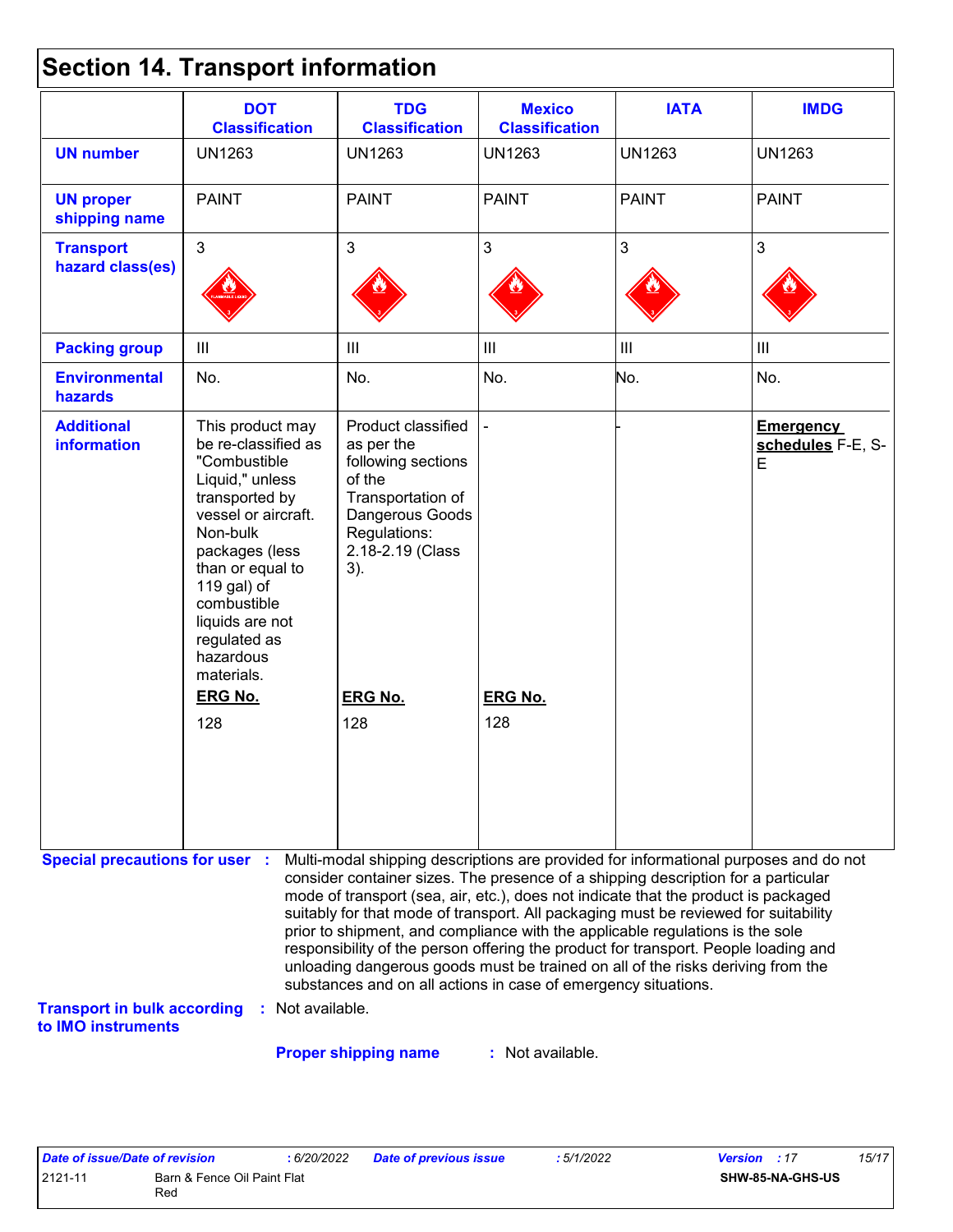### **Section 15. Regulatory information**

#### **SARA 313**

SARA 313 (40 CFR 372.45) supplier notification can be found on the Environmental Data Sheet.

#### **California Prop. 65**

WARNING: This product contains chemicals known to the State of California to cause cancer and birth defects or other reproductive harm.

**International regulations**

| China inventory (IECSC): Not determined.<br>Japan inventory (CSCL): Not determined.<br>Japan inventory (ISHL): Not determined.<br>Korea inventory (KECI): Not determined.<br>New Zealand Inventory of Chemicals (NZIoC): Not determined.<br>Philippines inventory (PICCS): Not determined.<br>Taiwan Chemical Substances Inventory (TCSI): Not determined.<br>Thailand inventory: Not determined.<br>Turkey inventory: Not determined.<br>Vietnam inventory: Not determined. | International lists | : Australia inventory (AIIC): Not determined. |
|------------------------------------------------------------------------------------------------------------------------------------------------------------------------------------------------------------------------------------------------------------------------------------------------------------------------------------------------------------------------------------------------------------------------------------------------------------------------------|---------------------|-----------------------------------------------|
|                                                                                                                                                                                                                                                                                                                                                                                                                                                                              |                     |                                               |
|                                                                                                                                                                                                                                                                                                                                                                                                                                                                              |                     |                                               |
|                                                                                                                                                                                                                                                                                                                                                                                                                                                                              |                     |                                               |
|                                                                                                                                                                                                                                                                                                                                                                                                                                                                              |                     |                                               |
|                                                                                                                                                                                                                                                                                                                                                                                                                                                                              |                     |                                               |
|                                                                                                                                                                                                                                                                                                                                                                                                                                                                              |                     |                                               |
|                                                                                                                                                                                                                                                                                                                                                                                                                                                                              |                     |                                               |
|                                                                                                                                                                                                                                                                                                                                                                                                                                                                              |                     |                                               |
|                                                                                                                                                                                                                                                                                                                                                                                                                                                                              |                     |                                               |
|                                                                                                                                                                                                                                                                                                                                                                                                                                                                              |                     |                                               |

### **Section 16. Other information**

**Hazardous Material Information System (U.S.A.)**



**The customer is responsible for determining the PPE code for this material. For more information on HMIS® Personal Protective Equipment (PPE) codes, consult the HMIS® Implementation Manual.**

**Caution: HMIS® ratings are based on a 0-4 rating scale, with 0 representing minimal hazards or risks, and 4 representing significant hazards or risks. Although HMIS® ratings and the associated label are not required on SDSs or products leaving a facility under 29 CFR 1910.1200, the preparer may choose to provide them. HMIS® ratings are to be used with a fully implemented HMIS® program. HMIS® is a registered trademark and service mark of the American Coatings Association, Inc.**

**Procedure used to derive the classification**

|                                                                                                                                                                                                                                                                                                                                                                                                                                                                                                            | <b>Classification</b> |                                                                                                                                                                                                       |            |                           |  |  |
|------------------------------------------------------------------------------------------------------------------------------------------------------------------------------------------------------------------------------------------------------------------------------------------------------------------------------------------------------------------------------------------------------------------------------------------------------------------------------------------------------------|-----------------------|-------------------------------------------------------------------------------------------------------------------------------------------------------------------------------------------------------|------------|---------------------------|--|--|
| FLAMMABLE LIQUIDS - Category 3<br>SKIN CORROSION/IRRITATION - Category 2<br>SERIOUS EYE DAMAGE/ EYE IRRITATION - Category 2A<br>SKIN SENSITIZATION - Category 1<br>CARCINOGENICITY - Category 1A<br><b>TOXIC TO REPRODUCTION - Category 2</b><br>SPECIFIC TARGET ORGAN TOXICITY (SINGLE EXPOSURE) (Respiratory tract<br>irritation) - Category 3<br>SPECIFIC TARGET ORGAN TOXICITY (SINGLE EXPOSURE) (Narcotic effects) -<br>Category 3<br>SPECIFIC TARGET ORGAN TOXICITY (REPEATED EXPOSURE) - Category 1 |                       | On basis of test data<br>Calculation method<br>Calculation method<br>Calculation method<br>Calculation method<br>Calculation method<br>Calculation method<br>Calculation method<br>Calculation method |            |                           |  |  |
| <b>ASPIRATION HAZARD - Category 1</b>                                                                                                                                                                                                                                                                                                                                                                                                                                                                      |                       |                                                                                                                                                                                                       |            | Calculation method        |  |  |
| <b>History</b>                                                                                                                                                                                                                                                                                                                                                                                                                                                                                             |                       |                                                                                                                                                                                                       |            |                           |  |  |
| <b>Date of printing</b>                                                                                                                                                                                                                                                                                                                                                                                                                                                                                    | : 6/20/2022           |                                                                                                                                                                                                       |            |                           |  |  |
| Date of issue/Date of<br>revision                                                                                                                                                                                                                                                                                                                                                                                                                                                                          | : 6/20/2022           |                                                                                                                                                                                                       |            |                           |  |  |
| Date of previous issue                                                                                                                                                                                                                                                                                                                                                                                                                                                                                     | : 5/1/2022            |                                                                                                                                                                                                       |            |                           |  |  |
| ato of inqualDato of revioion                                                                                                                                                                                                                                                                                                                                                                                                                                                                              | . 6/20/2022           | Dota of province inque                                                                                                                                                                                | . 5/1/2002 | 16/17<br>$Uexonion$ $.47$ |  |  |